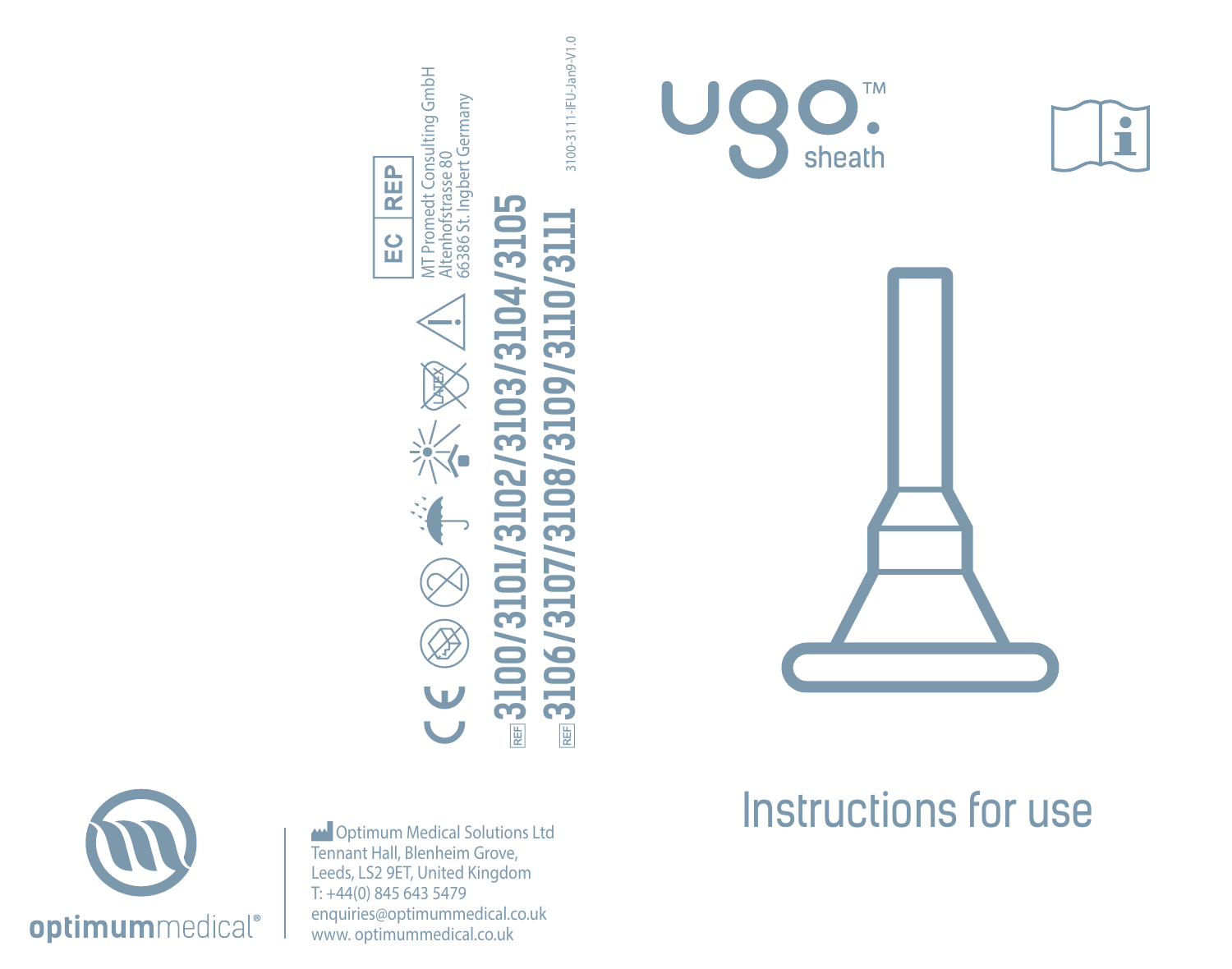**GBR**

# **Ugo Sheath**

soft silicone, self-adhesive penile sheath

**For the containment of male urinary incontinence | Up to 24 hour use**

# **INSTRUCTIONS FOR USE**

### **Intended use:**

The **Ugo Sheath** is used for the management of male urinary incontinence by external application of the sheath over the penis. It is connected to a urine drainage bag to drain urine.

#### **Indications:**

For non-invasive management of male urinary incontinence.

#### **Contraindications:**

The **Ugo Sheath** must be used in line with local policies and procedures following a patient continence assessment by a clinician.

The sheath is contraindicated;

- In patients with urinary retention
- On penile skin which is broken, inflamed or swollen
- In patients who are sensitive or allergic to silicone
- On a retracted penis where there is no accessible penile length to fit the sheath

### **Warnings:**

- Do not use moisturisers, moisturising soap, shower gel, wet wipes, baby wipes or talcum powder as they may affect the adhesion of the sheath
- Do not use on skin which is broken or inflamed
- Do not shave pubic area as may cause skin irritation
- Do not use sheath if it is damaged or soiled
- Keep out of reach of children

### **How to select the Ugo Sheath:**

- •Patient suitability and assessment for a urinary sheath and the sizing and fitting should always be carried out after a full patient assessment and in accordance with local and national best practice policies and procedures by appropriately qualified and trained personnel
- Select the correct size sheath length and then use the **Ugo Sheath** measuring guide to measure the penis where its diameter is largest and select the correct size diameter

**Note:** When sizing for a sheath take into consideration natural changes in penis size.

# **Sizing chart**

#### The **Ugo Sheath** is available in the following sizes:

| CODE | PR. NAME          | <b>LENGTH</b> | <b>DIAMETER</b> |
|------|-------------------|---------------|-----------------|
| 3100 | <b>Ugo Sheath</b> | Standard      | 025mm           |
| 3101 | <b>Ugo Sheath</b> | Standard      | 028mm           |
| 3102 | <b>Ugo Sheath</b> | Standard      | 030mm           |
| 3103 | <b>Ugo Sheath</b> | Standard      | 032mm           |
| 3104 | <b>Ugo Sheath</b> | Standard      | 036mm           |
| 3105 | <b>Ugo Sheath</b> | Standard      | 040mm           |
| 3106 | <b>Ugo Sheath</b> | Pop-On        | 025mm           |
| 3107 | <b>Ugo Sheath</b> | Pop-On        | 028mm           |
| 3108 | <b>Ugo Sheath</b> | Pop-On        | 030mm           |
| 3109 | <b>Ugo Sheath</b> | Pop-On        | 032mm           |
| 3110 | <b>Ugo Sheath</b> | Pop-On        | 036mm           |
| 3111 | <b>Ugo Sheath</b> | Pop-On        | 040mm           |

# **How to fit the Ugo Sheath:**

The **Ugo Sheath** can be worn up to 24 hours.

- Ensure the penis is clean and dry and inspect the skin to check that it is intact before fitting the sheath
- Wash and dry your hands (if a carer is fitting the sheath for you then they must apply a clean pair of gloves after drying their hands)
- Trim any hair which may get caught in the sheath and if necessary use the enclosed gauze fabric square hair quards
- •Position the **Ugo Sheath** over the end of the penis

**Note:** Ensure the foreskin is in place covering the glans penis and not retracted when fitting the sheath.

- Leave a small space between the end of the penis and the base of the sheath spout
- Fully unroll the **Ugo Sheath** along the length of the penis ensuring that it rolls evenly **Note:** Hold the sheath in place to ensure the adhesive has bonded.
- Fit the urine drainage bag connector into the sheath spout ensuring it is not pushed too far in and that the tubing is not twisted or the sheath spout has not kinked
- Secure the urine drainage bag to the leg using appropriate fixation devices and make sure you are comfortable and can move around freely

### **How to remove the Ugo Sheath:**

- Wash and dry your hands (if a carer is fitting the sheath for you then they must apply a clean pair of gloves after drying their hands)
- Loosen the base of the **Ugo Sheath** all the way around

• Use warm water and soap or use an adhesive remover to help unroll the sheath and gently remove **Note:** Always inspect the penile skin after removal of the sheath and prior to fitting a new **Ugo Sheath. Caring for the Ugo Sheath:**

- After the **Ugo Sheath** is fitted, ensure it is connected to an appropriate urine drainage bag
- Secure and support the leg worn urine drainage bag to prevent pulling on the sheath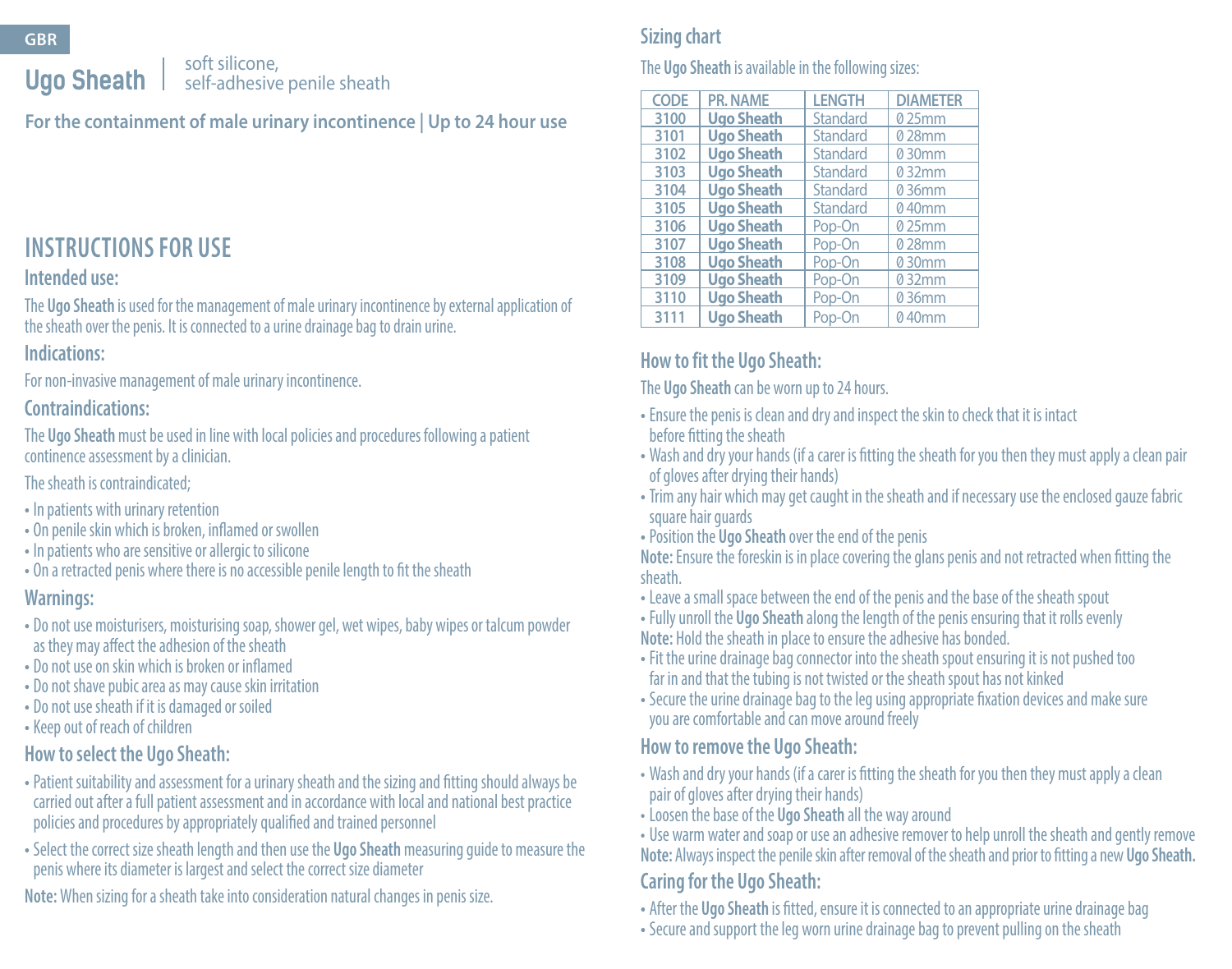#### (if a 2L urine drainage bag is used then this must be attached to a stand or a hanger)

- Maintain a good daily hygiene routine by washing with soap and water between each sheath fitting
- Allow enough time for the penis skin to dry and inspect the penile skin between sheath fittings

## **Potential complications and side effects:**

There is an increased risk of complications from wearing a sheath if you have decreased sensation and if the **Ugo Sheath** is not sized and fitted correctly.

- Remove the **Ugo Sheath** immediately if you experience any of the following and seek medical help;
- Swelling, inflammation or discomfort of the penis
- Lesions or broken skin on the penis
- Compression or discolouration of the penis
- Cloudy or foul-smelling urine
- Feeling unwell, high temperature, nausea/vomiting or in any pain/discomfort
- Urine not draining into the urine drainage bag
- Urine leaking from the sheath or sheath falling off

# **Disposal of the Ugo Sheath:**

Dispose of all sheath equipment in line with your local waste disposal policy. **Packaging:**

The **Ugo Sheath** is supplied in protective boxes of 7. It is important that the lid is kept closed to protect the sheaths between use. Once the box has been opened then use within 3 months. This packaging has been designed with minimal plastic content.

**Each box and wrapping is fully recyclable**.

# **FRA**

**Ugo Sheath**

silicone douce , gaine pénienne auto-adhésive

**Pour le confinement de l'incontinence urinaire masculine Jusqu'à 24 heures d'utilisation** 

# **MODE D'EMPLOI**

# **Usage conforme :**

La **Ugo Sheath** est utilisée pour la prise en charge de l'incontinence urinaire masculine par application externe de la gaine sur le pénis. Elle est reliée à un sac de drainage d'urine afin de drainer l'urine. **Indications :**

Pour la prise en charge non invasive de l'incontinence urinaire masculine.

# **Contre-indications :**

La **Ugo Sheath** doit être utilisée conformément aux politiques et procédures locales à la suite d'une évaluation de l'incontinence du patient par un clinicien. La gaine est contre-indiquée ;

- Chez les patients présentant une rétention urinaire
- Sur une peau du pénis abîmée, enflammée ou enflée
- Chez les patients sensibles ou allergiques au silicone
- Sur un pénis rétracté dont la longueur accessible n'est pas suffisante pour enfiler la gaine.

# **Avertissements :**

- Ne pas utiliser de crèmes hydratantes, de savon hydratant, de gel douche, de lingettes humides, de lingettes pour bébés ou de talc, étant donné qu'ils peuvent affecter l'adhérence de la gaine
- Ne pas utiliser sur une peau abîmée ou enflammée
- Ne pas raser la région pubienne, car cela pourrait causer une irritation de la peau
- Ne pas utiliser la gaine si elle est endommagée ou sale.
- Conserver hors de portée des enfants.

# **Comment sélectionner la Ugo Sheath :**

- La **Ugo Sheath** peut être portée jusqu'à 24 heures.
- Assurez-vous que le pénis est propre et sec et inspectez la peau pour vous assurer qu'elle est intacte avant d'enfiler la gaine
- Lavez-vous et séchez-vous les mains (si un soignant s'occupe de l'enfilage de la gaine pour vous, alors celui-ci doit appliquer une paire de gants propres après s'être essuyé les mains).
- Couper les poils qui pourraient se coincer dans la gaine et, si nécessaire, utiliser les protège-poils carrés en gaze fournis
- •Positionner la **Ugo Sheath** au-dessus de l'extrémité du pénis

**Remarque :** Assurez-vous que le prépuce est en place et couvre le gland du pénis et qu'il n'est pas rétracté lors de l'enfilage de la gaine.

# **Tableau des tailles**

La **Ugo Sheath** est disponible dans les tailles suivantes :

| CODE | NOM PR.           | <b>LONGUEUR</b> | <b>DIAMÈTRE</b> |
|------|-------------------|-----------------|-----------------|
| 3100 | <b>Ugo Sheath</b> | Standard        | 025mm           |
| 3101 | <b>Ugo Sheath</b> | Standard        | 028mm           |
| 3102 | <b>Ugo Sheath</b> | Standard        | 030mm           |
| 3103 | <b>Ugo Sheath</b> | Standard        | 032mm           |
| 3104 | <b>Ugo Sheath</b> | Standard        | 036mm           |
| 3105 | <b>Ugo Sheath</b> | Standard        | 040mm           |
| 3106 | <b>Ugo Sheath</b> | Pop-On          | 025mm           |
| 3107 | <b>Ugo Sheath</b> | Pop-On          | 028mm           |
| 3108 | <b>Ugo Sheath</b> | Pop-On          | 030mm           |
| 3109 | <b>Ugo Sheath</b> | Pop-On          | 032mm           |
| 3110 | <b>Ugo Sheath</b> | Pop-On          | 036mm           |
| 3111 | <b>Ugo Sheath</b> | Pop-On          | 040mm           |
|      |                   |                 |                 |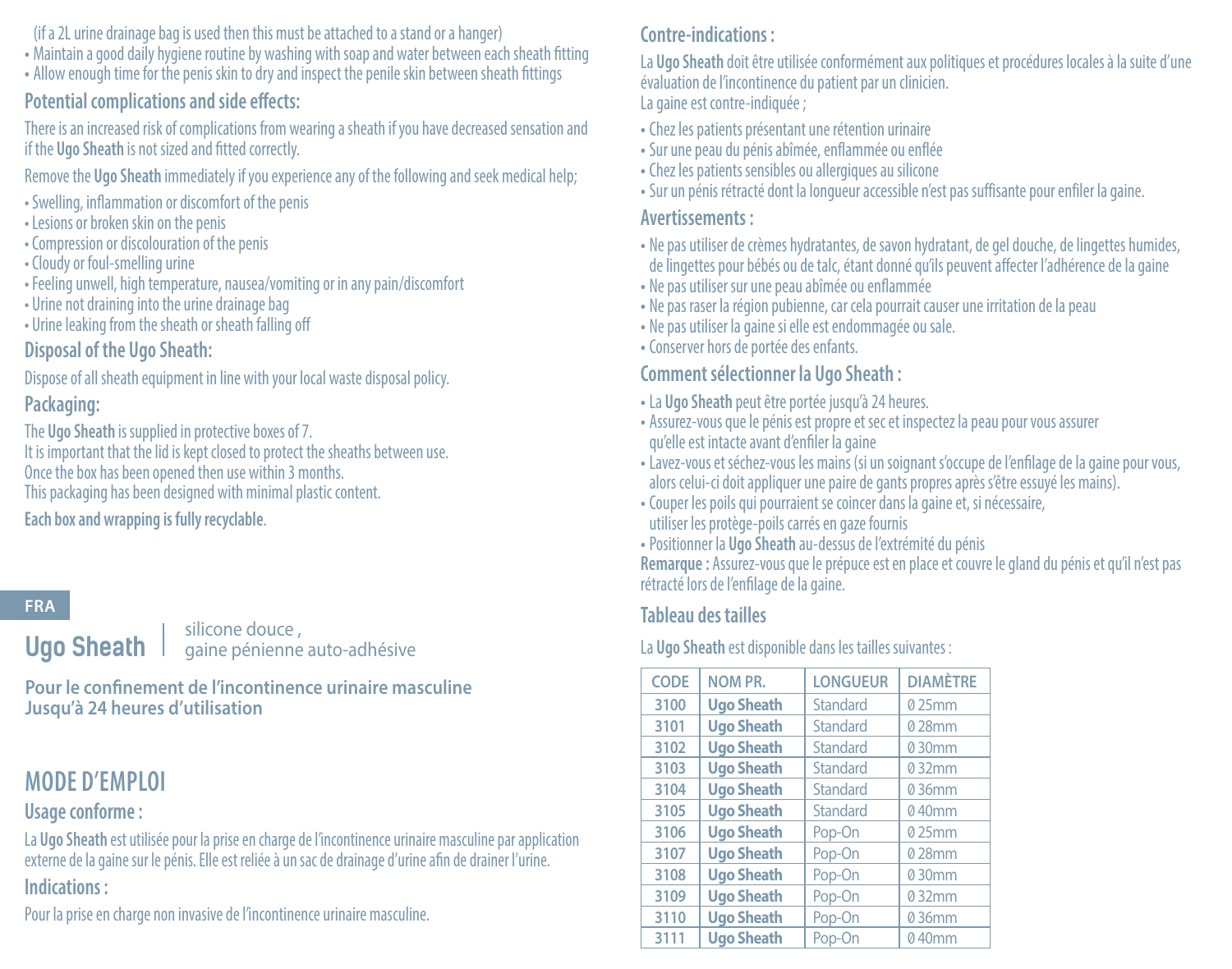# **Comment enfiler la Ugo Sheath :**

La **Ugo Sheath** peut être portée jusqu'à 24 heures.

- Assurez-vous que le pénis est propre et sec et inspectez la peau pour vous assurer qu'elle est intacte avant d'enfiler la gaine
- Lavez-vous et séchez-vous les mains (si un soignant s'occupe de l'enfilage de la gaine pour vous, alors celui-ci doit appliquer une paire de gants propres après s'être essuyé les mains).
- Couper les poils qui pourraient se coincer dans la gaine et, si nécessaire, utiliser les protège-poils carrés en gaze fournis
- •Positionner la **Ugo Sheath** au-dessus de l'extrémité du pénis

**Remarque :** Assurez-vous que le prépuce est en place et couvre le gland du pénis et qu'il n'est pas rétracté lors de l'enfilage de la gaine.

- Laisser un petit espace entre l'extrémité du pénis et la base du bec de la gaine.
- Déroulez complètement la **Ugo Sheath** sur toute la longueur du pénis en vous assurant qu'elle se déroule uniformément.

**Remarque :** Maintenez la gaine en place pour vous assurer que l'adhésif est bien collé.

- Insérez le connecteur du sac de drainage d'urine dans le bec de la gaine en vous assurant qu'il n'est pas trop enfoncé et que le tuyau n'est pas tordu ou que le bec de la gaine ne s'est pas entortillé.
- Fixez le sac de drainage urinaire à la jambe à l'aide de dispositifs de fixation appropriés et assurezvous que vous êtes à l'aise et pouvez vous déplacer librement.

# **Comment retirer la Ugo Sheath :**

- Lavez-vous et séchez-vous les mains (si un soignant s'occupe de l'enfilage de la gaine pour vous, alors celui-ci doit appliquer une paire de gants propres après s'être essuyé les mains).
- Desserrer la base de la **Ugo Sheath** sur toute sa circonférence
- Utilisez de l'eau tiède et du savon ou utilisez un dissolvant adhésif pour aider à dérouler la gaine et à l'enlever délicatement.

**Remarque :** Inspectez toujours la peau du pénis après avoir retiré la gaine et avant d'enfiler une nouvelle **Ugo Sheath** .

# **Prendre soin de la Ugo Sheath :**

- Après l'installation de la **Ugo Sheath,** s'assurer qu'elle est reliée à un sac de drainage urinaire approprié.
- Fixez et soutenez le sac de drainage d'urine porté sur la jambe pour éviter qu'il ne tire sur la gaine (si vous utilisez un sac de drainage d'urine de 2L, celui-ci doit être attaché à un support ou à un crochet)
- Maintenir une bonne hygiène quotidienne en lavant à l'eau et au savon entre chaque embout de gaine
- Laissez suffisamment de temps à la peau du pénis pour sécher et inspecter la peau du pénis entre les embouts de la gaine.

# **Complications et effets secondaires potentiels :**

Il y a un risque accru de complications liées au port d'une gaine si vous avez diminué vos sensations et si la **Ugo Sheath** n'est pas dimensionnée et enfilée correctement.

Retirez immédiatement la **Ugo Sheath** si vous éprouvez l'un des symptômes suivants et demandez de l'aide médicale ;

- Enflure, inflammation ou inconfort du pénis
- Lésions ou peau abîmée sur le pénis
- Compression ou décoloration du pénis
- Urine trouble ou nauséabonde
- Sensation de malaise, température élevée, nausées/vomissements ou douleur/désagrément.
- L'urine ne s'écoule pas dans le sac de drainage de l'urine
- Fuite d'urine de la gaine ou chute de la gaine.

# **Évacuation de la Ugo Sheath :**

Éliminer tout l'équipement de la gaine conformément à la politique locale en matière d'élimination des déchets.

# **Conditionnement :**

La **Ugo Sheath** est fournie dans des boîtes de protection de 7 gaines.

Il est important que le couvercle reste fermé pour protéger les gaines entre chaque utilisation. Une fois la boîte ouverte, celle-ci doit être utilisée dans les 3 mois. Cet emballage a été conçu avec un contenu plastique minimal.

**Chaque boîte et emballage est entièrement recyclable.** 

### **ESP**

# **Vaina - Ugo Sheath**

#### silicona blanda, vaina de pene autoadhesiva

**Para el control de la incontinencia urinaria masculina Hasta 24 horas de uso** 

# **INSTRUCCIONES DE USO**

# **Uso previsto:**

La vaina **Ugo Sheath** se usa para controlar la incontinencia urinaria masculina colocando la vaina sobre el pene externamente. Se conecta a una bolsa de drenaje urinario para drenar la urina.

# **Indicaciones:**

Para el control no invasivo de la incontinencia urinaria masculina.

# **Contraindicaciones:**

La vaina **Ugo Sheath** se debe utilizar cumpliendo los procedimientos y políticas locales, según las indicaciones de un facultativo para la continencia del paciente. La vaina está contraindicada;

- En pacientes con retención urinaria
- En la piel del pene dañada, inflamada o hinchada
- En pacientes sensibles o alérgicos a la silicona
- En un pene retraído sin longitud accesible para colocar la vaina.

# **Advertencias:**

• No use cremas hidratantes, jabones hidratantes, gel de ducha, toallitas húmedas, toallitas de bebé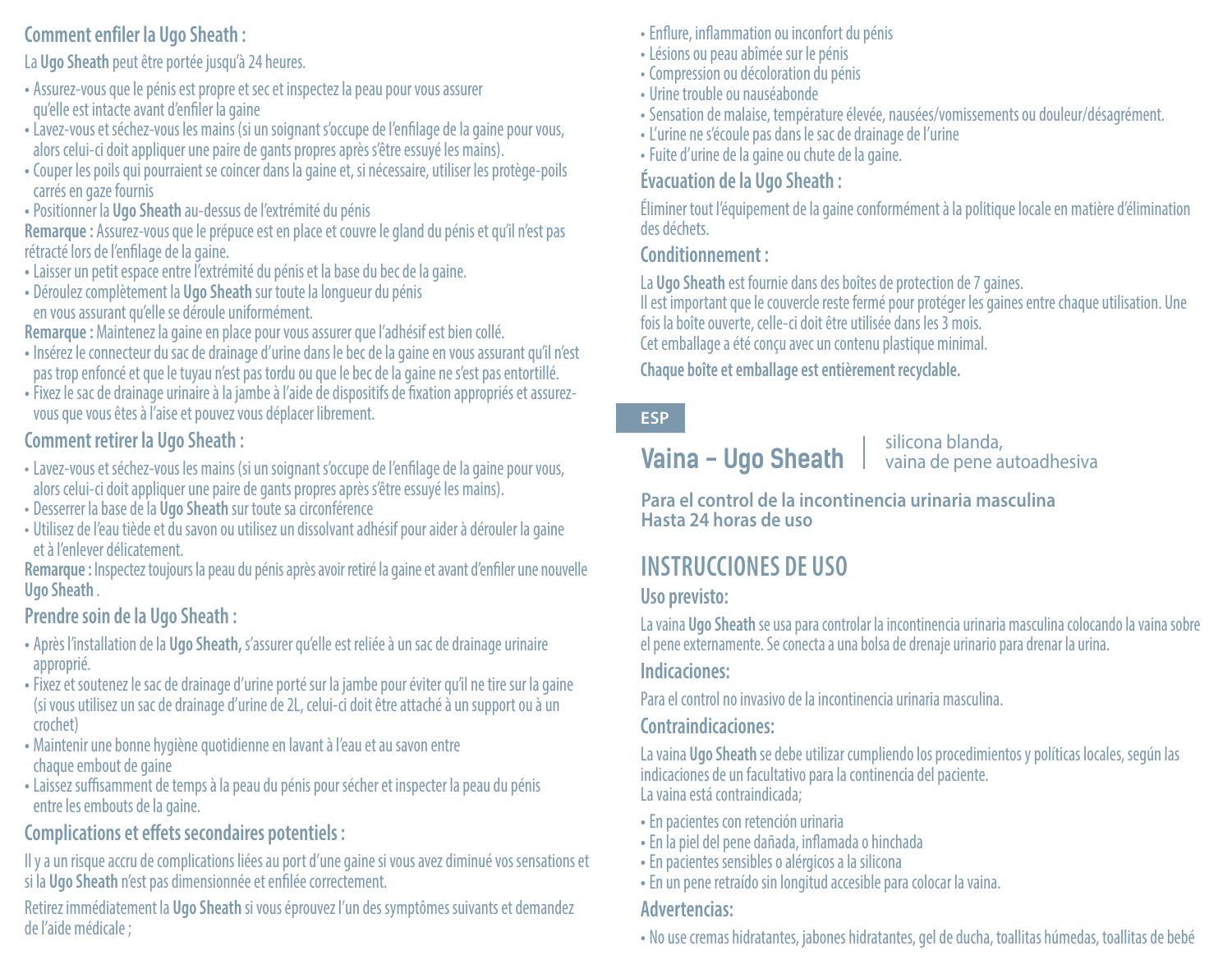o polvos de talco, ya que podrán afectar a la adhesión de la vaina

- No lo utilice en piel dañada o inflamada
- No se afeite la zona púbica ya que puede causar irritación en la piel
- No use la vaina si está dañada o sucia
- Mantener fuera del alcance de los niños.

### **Cómo seleccionar la vaina Ugo Sheath:**

- La idoneidad del paciente para la vaina urinaria y la valoración para la talla y colocación siempre se realizará a de acuerdo con los procedimientos de políticas de mejores prácticas locales y nacionales por parte de personal cualificado y formado adecuadamente.
- Seleccione el tamaño correcto de la vaina y use la guía de medición de la vaina **Ugo Sheath** para medir el pene, cuando su diámetro sea mayor y seleccione el diámetro correcto de la talla. **Nota:** Al evaluar la talla de la vaina, tenga en cuenta los cambios naturales del tamaño del pene.

# **Cuadro de tamaños**

| <b>CÓDIGO</b> | <b>PR. NOMBRE</b> | <b>LONGITUD</b> | <b>DIÁMETRO</b> |
|---------------|-------------------|-----------------|-----------------|
| 3100          | <b>Ugo Sheath</b> | Standard        | 025mm           |
| 3101          | <b>Ugo Sheath</b> | Standard        | 028mm           |
| 3102          | <b>Ugo Sheath</b> | Standard        | 0.30mm          |
| 3103          | <b>Ugo Sheath</b> | Standard        | 032mm           |
| 3104          | <b>Ugo Sheath</b> | Standard        | 036mm           |
| 3105          | <b>Ugo Sheath</b> | Standard        | 040mm           |
| 3106          | <b>Ugo Sheath</b> | Pop-On          | 025mm           |
| 3107          | <b>Ugo Sheath</b> | Pop-On          | 028mm           |
| 3108          | <b>Ugo Sheath</b> | Pop-On          | 0.30mm          |
| 3109          | <b>Ugo Sheath</b> | Pop-On          | 032mm           |
| 3110          | <b>Ugo Sheath</b> | Pop-On          | 036mm           |
| 3111          | <b>Ugo Sheath</b> | Pop-On          | 040mm           |
|               |                   |                 |                 |

La vaina Ugo Sheath está disponible en los siguientes tamaños:

# **Cómo colocar la vaina Ugo:**

La vaina **Ugo Sheath** se puede llevar durante 24 horas como máximo.

- Asegúrese de que el pene está limpio y seco e inspeccione la piel para ver si está intacta antes de colocar la vaina
- Lávese las manos y séqueselas bien (si va a colocarle la vaina un cuidador, deberá hacerlo con guantes limpios después de secarse las manos)
- Corte el vello que pueda quedarse atrapado en la vaina y, si fuera necesario, use las protecciones de gasa para el vello que se adjunta
- Coloque la vaina **Ugo Sheath** sobre el extremo del pene
- **Nota:** Asegúrese de que el prepucio cubre el glande y no esté retraído cuando coloque la vaina.
- Deje un pequeño espacio entre el extremo del pene y la base de la boca de la vaina
- Despliegue completamente la vaina **Ugo Sheath** a lo largo del pene de manera uniforme **Nota:** Mantenga la vaina en su lugar para asegurarse de que el adhesivo se ha fijado.
- Coloque el conector de la bolsa de drenaje urinario en la boca de la vaina, de forma que no esté demasiado insertado, que el tubo no esté doblado y que la boca de la vaina no esté torcida

• Fije la bolsa de drenaje urinario a la pierna usando los dispositivos de fijación adecuados, y asegúrese de que está cómodo y puede moverse con facilidad.

# **Cómo retirar la vaina Ugo Sheath:**

- Lávese las manos y séqueselas bien (si va a colocarle la vaina un cuidador, deberá hacerlo con guantes limpios después de secarse las manos)
- Suelte completamente la base de la vaina **Ugo Sheath**
- Use agua caliente y jabón o use un quita adhesivos para desplegar la vaina y quitarla con suavidad **Nota:** Inspeccione siempre la piel del pene tras retirar la vaina y antes de colocar una nueva vaina **Ugo Sheath.**

# **Cuidado de la vaina Ugo Sheath:**

- Tras colocar la vaina **Ugo Sheath**, asegúrese de que esté conectada a una bolsa de drenaje urinario adecuada
- Asegure la pierna con el drenaje urinario para evitar que se arranque la vaina, (si se usa una bolsa de drenaje urinario de 2 l, deberá conectarse a un soporte o una percha)
- Mantenga una buena rutina de higiene diaria lavándose con jabón y agua entre cada colocación de la vaina
- Deje que la piel del pene se seque bien e inspeccione la piel del pene entre cada colocación de vaina.

### **Posibles complicaciones y efectos secundarios:**

Existe un mayor riesgo de complicaciones al llevar una vaina si pierde sensibilidad y si la vaina **Ugo Sheath** no tiene una talla o colocación correcta.

Retire la vaina **Ugo Sheath** y busque ayuda médica inmediatamente si experimenta cualquiera de los siguientes síntomas:

- Hinchazón, inflamación o malestar en el pene
- Lesiones o piel dañada del pene
- Compresión o decoloración del pene
- Orina turbia o con holor a humedad
- Malestar, fiebre alta, náuseas/vómitos o dolor/malestar
- Orina que no se drena en la bolsa de drenaje urinario
- Escapes de orina de la vaina o caída de la vaina

# **Desechado de la vaina Ugo Sheath:**

Deseche todo el equipo de la vaina segun las políticas locales de desechado.

# **Embalaje:**

La vaina **Ugo Sheath** se proporciona en cajas protectoras de 7.

Es importante mantener cerrada la tapa para proteger las vainas antes del uso. Una vez abierta la caja, utilizar en un plazo de 3 meses.

Este embalaje se ha diseñado con un contenido de plástico mínimo.

**Cada caja y embalaje es totalmete reciclable.**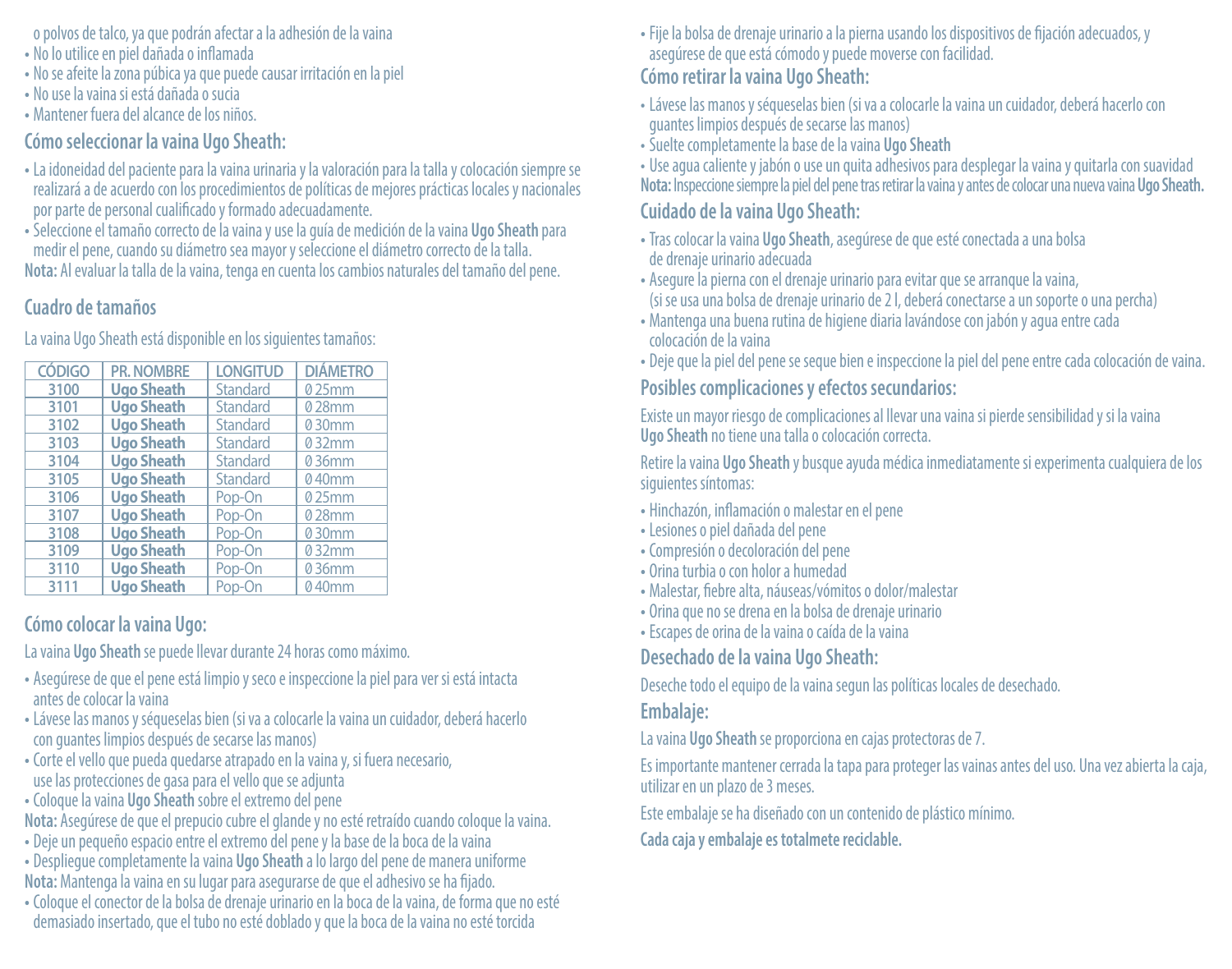# **Ugo Sheath**

#### Bainha peniana auto-adesiva de silicone

**Para a contenção da incontinência urinária masculina Até 24 horas de utilização** 

# **INSTRUÇÕES DE UTILIZAÇÃO**

### **Utilização prevista:**

A **Ugo Sheath** é utilizada para o cuidado da incontinência urinária masculina mediante a aplicação da<br>bainha sobre o pénis. É presa a um saco coletor de urina para drenar a urina.

### **Indicações:**

Para a gestão não invasiva da incontinência urinária masculina.

### **Contraindicações:**

**Ugo Sheath** deve ser utilizada em conformidade com as políticas e procedimentos locais após uma avaliação de continência de um paciente por um médico.

#### A bainha está contraindicada:

- Em pacientes com retenção urinária
- Na pele peniana que esteja quebrada, inchada ou inflamada
- Em pacientes que sejam sensíveis ou alérgicos a silicone
- Num pénis retraído em que não há nenhum comprimento peniano acessível para aplicar a bainha. **Advertências:**
- Não use cremes hidratantes, sabonete hidratante, gel de duche, toalhetes húmidos, toalhetes para bebé ou pó de talco, dado que poderá afetar a adesão da bainha.
- Não utilizar sobre pele que esteja quebrada ou inflamada
- Não rapar os pelos da zona púbica, dado que pode causar irritação na pele
- Não utilizar a bainha se a embalagem estiver danificada ou suja.
- Mantenha fora do alcance das crianças.

### **Como selecionar Ugo Sheath:**

- A adequação ao paciente e avaliação para uma bainha urinária e determinação do tamanho e prova devem ser sempre feitas após uma avaliação completa do paciente e de acordo com as políticas e procedimentos de boas práticas nacionais e locais por pessoal devidamente qualificado e formado.
- Selecione o tamanho correto de comprimento da bainha e, em seguida, use o guia de tamanhos da **Ugo Sheath** para medir o pénis no local onde o seu diâmetro é maior e selecione o tamanho de diâmetro correto.

**Obs.:** Ao tirar medidas para uma bainha,levar em consideração as mudanças naturais no tamanho do pénis.

# **Tabela de tamanhos**

### **Ugo Sheath** está disponível nos seguintes tamanhos:

| <b>CÓDIGO</b> | PR. NOME          | <b>COMPRIMENTO</b> | <b>DIÂMETRO</b> |
|---------------|-------------------|--------------------|-----------------|
| 3100          | <b>Ugo Sheath</b> | Padrão             | 025mm           |
| 3101          | <b>Ugo Sheath</b> | Padrão             | 028mm           |
| 3102          | <b>Ugo Sheath</b> | Padrão             | 030mm           |
| 3103          | <b>Ugo Sheath</b> | Padrão             | 032mm           |
| 3104          | <b>Ugo Sheath</b> | Padrão             | 036mm           |
| 3105          | <b>Ugo Sheath</b> | Padrão             | 040mm           |
| 3106          | <b>Ugo Sheath</b> | Pop-On             | 025mm           |
| 3107          | <b>Ugo Sheath</b> | Pop-On             | 028mm           |
| 3108          | <b>Ugo Sheath</b> | Pop-On             | 030mm           |
| 3109          | <b>Ugo Sheath</b> | Pop-On             | 032mm           |
| 3110          | <b>Ugo Sheath</b> | Pop-On             | 036mm           |
| 3111          | <b>Ugo Sheath</b> | Pop-On             | 040mm           |

# **Como aplicar a Ugo Sheath:**

A **Ugo Sheath** pode ser usada até 24 horas.

- Certifique-se de que o pénis está limpo e seco e inspecione a pele para verificar se esta está intacta antes de montar a bainha
- Lave e seque as mãos (se um prestador de cuidados estiver a fazer a montagem, terá de aplicar um par de luvas limpas depois de secar as mãos)
- Aparar os pêlos que possam ficar presos na bainha e, se necessário, use as compressas de gaze de proteção dos pelos fornecidas em conjunto
- •Posicionar a **Ugo Sheath** sobre a extremidade do pénis

**Obs.:** Certifique-se de que o prepúcio está no lugar, cobrindo a glande e não retraído durante a montagem da bainha.

- Deixe um pequeno espaço entre a extremidade do pénis e a base do bico da bainha
- Desenrole totalmente a **Ugo Sheath** ao longo do comprimento do pénis, garantindo que esta se desenrola uniformemente

**Obs.:** Segure a bainha no lugar para assegurar o adesivo fica colado.

- Aplicar o conector do saco coletor de urina no bico da bainha para garantir que este não é empurrado para demasiado longe e se o mesmo não está torcido ou o bico da bainha não está dobrado
- •Prenda o saco de drenagem da urina à perna usando os dispositivos de fixação adequados e certifique-se de que está confortável e se consegue movimentar livremente.

#### **Como retirar a Ugo Sheath:**

- Lave e seque as mãos (se um prestador de cuidados lhe estiver a montar a bainha, deve aplicar um par de luvas limpas depois de secar as mãos)
- Solte a base da **Ugo Sheath** a toda a volta
- Use água morna e sabão ou utilize um removedor de adesivo para ajudar a desenrolar e a remover cuidadosamente a bainha

**Obs.:** Inspecione sempre a pele peniana após remoção da bainha e antes de colocar uma nova **Ugo Sheath.**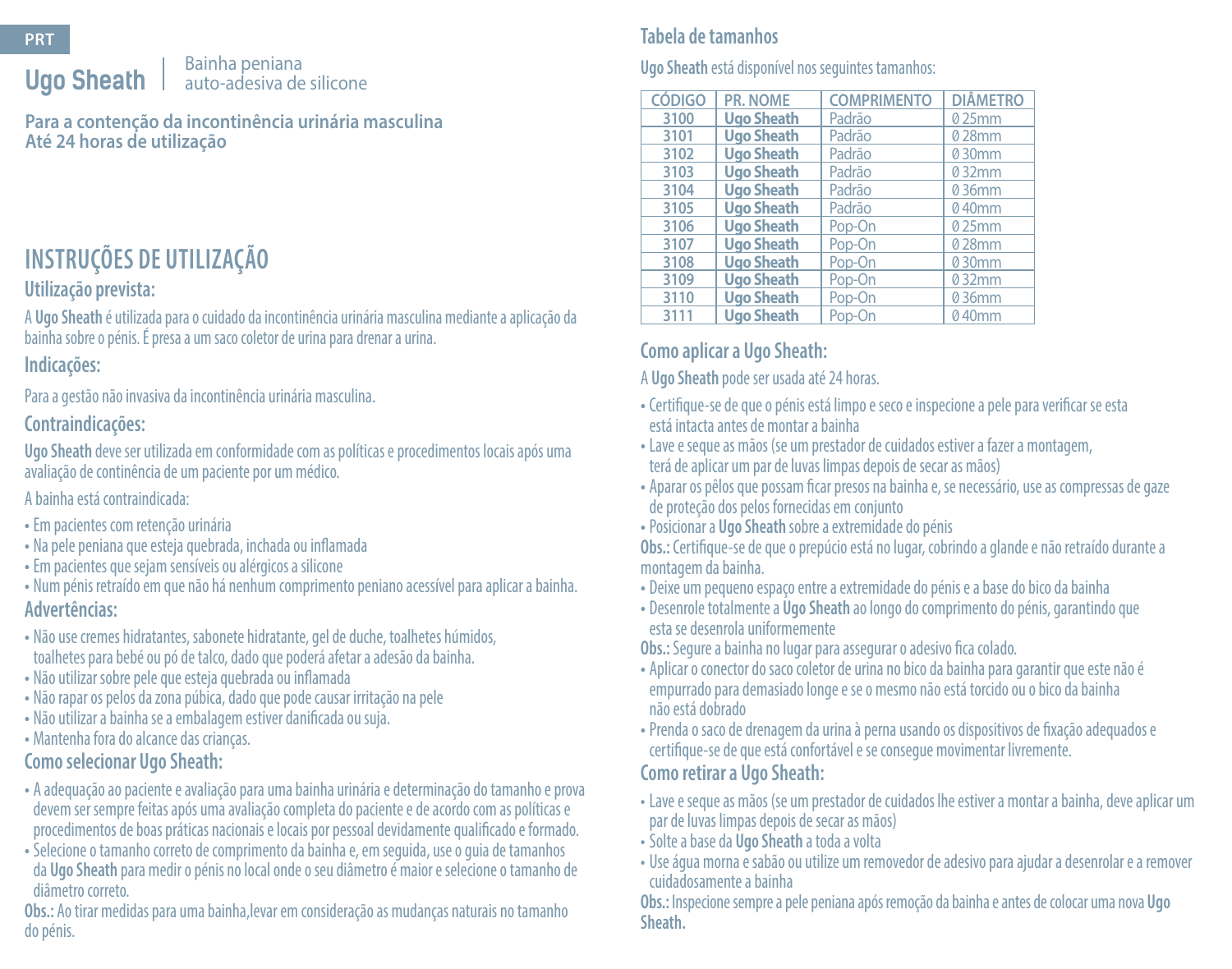### **Cuidados a ter com Ugo Sheath:**

- Uma vez instalada, verifique se a **Ugo Sheath** está conectada a um saco coletor de urina.
- •Proteja e prenda o saco coletor de urina à perna para evitar que este puxe a bainha (caso seja usado um saco coletor de urina de 2L, este deve ser pendurado num suporte ou gancho)
- Mantenha uma boa rotina de higiene diária lavando com água e sabão entre montagens da bainha
- Aguarde tempo suficiente para que a pele do pênis seque e inspecione a pele peniana entre montagens da bainha.

# **Possíveis complicações e efeitos secundários:**

Existe um risco aumentado de complicações de usar uma bainha se você tiver diminuição da sensação e se a **Ugo Sheath** está dimensionado e instalada corretamente.

Remova a **Ugo Sheath** imediatamente se você sofrer alguns dos seguintes e procure ajuda médica;

- Inchaço, inflamação ou desconforto do pénis
- Lesões ou feridas no pénis
- A compressão ou descoloração do pénis
- Urina turva ou com mau cheiro
- Sentir-se indisposto, alta temperatura, náuseas/vómitos ou com qualquer dor/desconforto
- A urina não esvazia para o saco coletor de urina
- Urina a vazar da bainha ou bainha a cair

# **Eliminação da Ugo Sheath:**

Dispor de todos os equipamentos da bainha em conformidade com a política de recolha de lixo local. **Embalagem:**

A **Ugo Sheath** é fornecida em caixas protetoras de 7.

É importante que a tampa seja mantida fechada para proteger as bainhas entre utilizações. Uma vez aberta a caixa, usar no prazo de 3 meses. Esta embalagem foi projetada com um teor de plástico mínimo.

**Cada caixa e embalagem é totalmente reciclável.**

#### **ITA**

**Ugo Sheath**

Guaina per il pene autoadesiva, silicone morbido

**Per il contenimento dell'incontinenza urinaria maschile Fino a 24 ore di utilizzo** 

# **ISTRUZIONI D'USO**

# **Uso previsto:**

La **Ugo Sheath** è utilizzata per la gestione dell'incontinenza urinaria maschile mediante l'applicazione esterna della guaina sul pene. Viene collegata a un sacca di drenaggio delle urine per drenare l'urina. **Indicazioni:**

# **Controindicazioni:**

La **Ugo Sheath** deve essere utilizzata in linea con le politiche e le procedure locali in seguito ad una valutazione della continenza del paziente da parte di un medico.

La guaina è controindicata:

- Nei pazienti con ritenzione urinaria
- Sulla pelle del pene che presenta ferite, è infiammata o gonfia
- Nei pazienti che sono sensibili o allergici al silicone
- Su un pene retratto la cui lunghezza non è sufficiente per adattarsi alla guaina.

#### **Avvertenze:**

- Non utilizzare prodotti idratanti, sapone idratante, gel doccia, salviettine umidificate, salviette per neonati o polvere di talco poiché possono compromettere l'aderenza della guaina
- Non usare sulla pelle che presenta ferite o è infiammata
- Non radere la zona pubica poiché potrebbe causare irritazione alla pelle
- Non utilizzare se la confezione è danneggiata o sporca
- Tenere lontano dalla portata dei bambini.

# **Come scegliere la Ugo Sheath:**

- L'idoneità e la valutazione del paziente per l'utilizzo di una guaina urinaria, così come la scelta della dimensione e l'applicazione devono essere sempre eseguite dopo una valutazione completa del paziente e in conformità con le politiche e le procedure locali e nazionali per le migliori pratiche da parte di personale adeguatamente qualificato e formato.
- Selezionare la lunghezza della guaina della misura corretta e quindi utilizzare la guida di misurazione della **Ugo Sheath** per misurare il pene laddove il diametro è più grande e selezionare il diametro della dimensione corretta.

**Attenzione:** Quando si sceglie la misura della guaina prendere in considerazione le variazioni naturali delle dimensioni del pene.

# **Tabella delle misure**

La **Ugo Sheath** è disponibile nelle seguenti misure:

| <b>CODICE</b> | <b>NOME PRODOTTO</b> | <b>LUNGHEZZA</b> | <b>DIAMETRO</b> |
|---------------|----------------------|------------------|-----------------|
| 3100          | <b>Ugo Sheath</b>    | Standard         | 025mm           |
| 3101          | <b>Ugo Sheath</b>    | Standard         | 028mm           |
| 3102          | <b>Ugo Sheath</b>    | Standard         | 030mm           |
| 3103          | <b>Ugo Sheath</b>    | Standard         | 032mm           |
| 3104          | <b>Ugo Sheath</b>    | Standard         | 036mm           |
| 3105          | <b>Ugo Sheath</b>    | Standard         | 040mm           |
| 3106          | <b>Ugo Sheath</b>    | Pop-On           | 025mm           |
| 3107          | <b>Ugo Sheath</b>    | Pop-On           | 028mm           |
| 3108          | <b>Ugo Sheath</b>    | Pop-On           | 030mm           |
| 3109          | <b>Ugo Sheath</b>    | Pop-On           | 032mm           |
| 3110          | <b>Ugo Sheath</b>    | Pop-On           | 036mm           |
| 3111          | <b>Ugo Sheath</b>    | Pop-On           | 040mm           |

Per una gestione non invasiva dell'incontinenza urinaria maschile.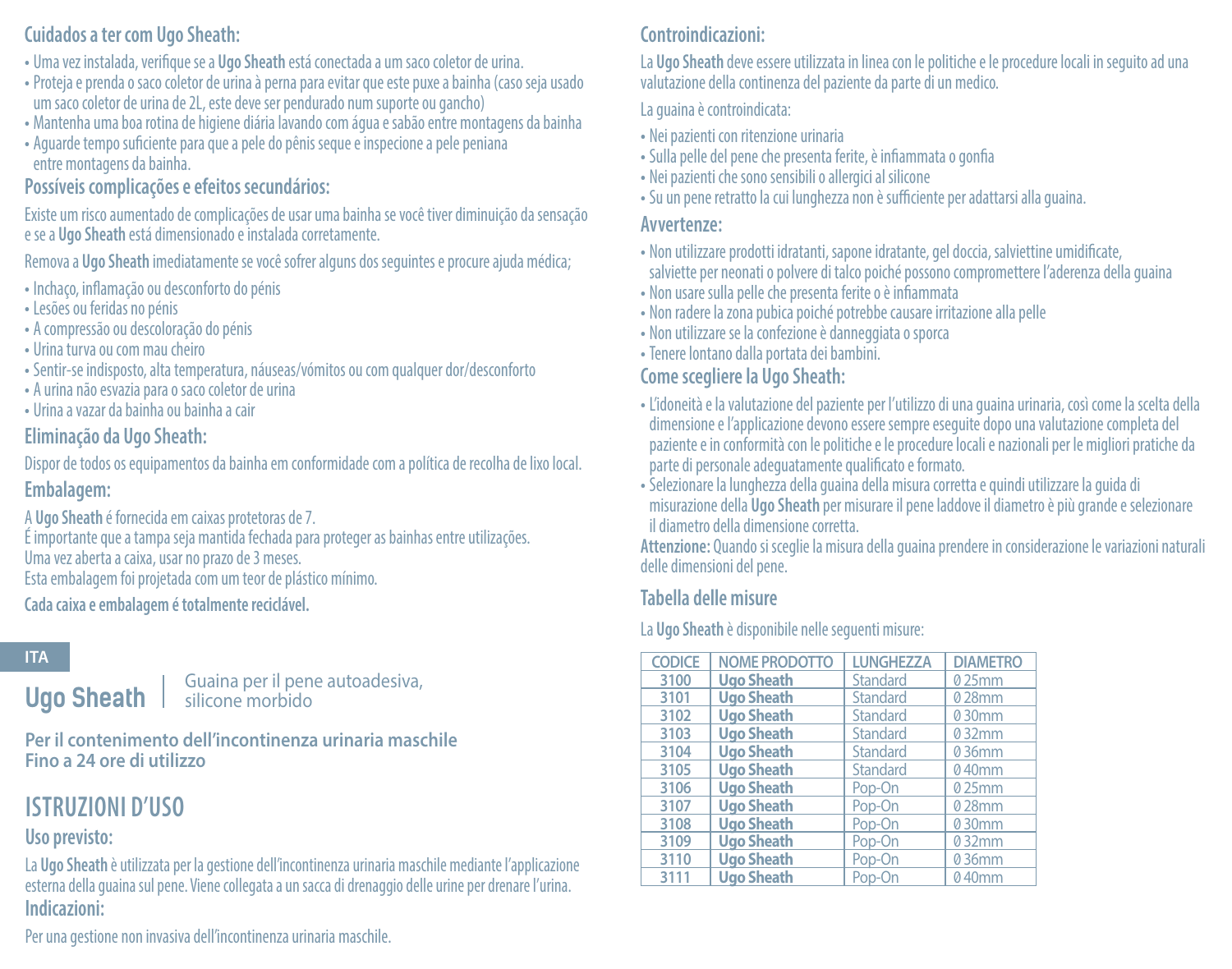# **Come applicare la Ugo Sheath:**

La **Ugo Sheath** può essere indossata fino a 24 ore.

- Assicurarsi che il pene sia pulito e asciutto e controllare la pelle per verificare che non presenti lesioni prima di applicare la guaina
- Lavare e asciugarsi le mani (nel caso in cui è un assistente sanitario ad applicare la guaina, questo dovrà indossare un paio di guanti puliti dopo essersi asciugato le mani)
- Spuntare i peli che potrebbero rimanere impigliati nella guaina e, se necessario, utilizzare le protezioni per peli quadrate di garza incluse
- •Posizionare la **Ugo Sheath** fino all'estremità del pene

**Attenzione:** Assicurarsi che il prepuzio copra il glande e non sia retratto durante l'applicazione della guaina.

- Lasciare un piccolo spazio tra l'estremità del pene e la base della stoma della guaina
- Srotolare completamente la **Ugo Sheath** lungo il pene verificando che sia srotolata uniformemente **Attenzione:** Tenere la guaina in posizione per assicurarsi che l'adesivo abbia aderito.
- Inserire il connettore della sacca per il drenaggio delle urine nella stoma della guaina assicurandosi che non sia spinto troppo in avanti e che il tubo non sia attorcigliato o che la stoma della guaina non sia piegata
- Fissare la sacca per il drenaggio delle urine alla gamba utilizzando dispositivi di fissaggio adeguati e assicurarsi di sentirsi comodi e di potersi muoversi liberamente.

### **Come rimuovere la Ugo Sheath:**

- Lavare e asciugarsi le mani (nel caso in cui è un assistente sanitario ad applicare la guaina, questo dovrà indossare un paio di guanti puliti dopo essersi asciugato le mani)
- Allentare la base della **Ugo Sheath** tutto intorno
- Utilizzare acqua calda e sapone o utilizzare un detergente per la rimozione di adesivi per aiutare a srotolare la guaina e rimuoverla delicatamente

**Attenzione:** Controllare sempre la pelle del pene dopo aver rimosso la guaina e prima di applicare una nuova **Ugo Sheath.**

### **Cura della Ugo Sheath:**

- Dopo aver applicato la **Ugo Sheath**, assicurarsi che sia collegata a una sacca di drenaggio delle urine adeguata
- Fissare e sostenere la sacca di drenaggio delle urine indossata sulla gamba per evitare di tirare la guaina (se si utilizza una sacca di drenaggio delle urine da 2L, questa deve essere fissata su un supporto o un gancio)
- Mantenere una buona igiene quotidiana di routine lavando con acqua e sapone tra ogni applicazione della guaina
- Lasciare asciugare la pelle del pene per un tempo sufficiente e ispezionarla tra le applicazioni della guaina.

### **Potenziali complicanze ed effetti collaterali:**

Vi è un maggiore rischio di complicanze nell'indossare una guaina se si ha una sensibilità ridotta e se la **Ugo Sheath** non è della misurai corretta o applicata correttamente.

Rimuovere la **Ugo Sheath** immediatamente se si verifica uno dei seguenti casi e consultare un medico:

- Gonfiore, infiammazione o fastidio al pene
- Lesioni o ferite della pelle del pene
- Compressione o decolorazione del pene
- Urina torbida o maleodorante
- Senso di malessere, temperatura corporea elevata, nausea/vomito o qualsiasi dolore/fastidio
- Urina non drena nella sacca di drenaggio delle urine
- Fuoriuscita dell'urina dalla guaina o guaina che si stacca

# **Smaltimento della Ugo Sheath:**

Smaltire tutti i materiali della guaina in linea con le politiche di smaltimento dei rifiuti locali.

#### **Confezionamento:**

La **Ugo Sheath** è fornita in scatole di protezione da 7 unità.

È importante che il coperchio sia tenuto chiuso per proteggere le guaine tra gli utilizzi. Una volta che la scatola è stata aperta utilizzare il contenuto entro 3 mesi.

Questa tipologia di confezione è stata progettata con il minimo contenuto di plastica. **Le scatole e l'imballaggio sono completamente riciclabili.** 

### **DEU**

# **Ugo Sheath**

selbsthaftender Kondomkatheter aus Weichsilikon

**Bei männlicher Harninkontinenz | Verweildauer von bis zu 24 Stunden** 

# **GEBRAUCHSANWEISUNG**

### **Anwendungsgebiet:**

Der **Ugo Sheath** wird bei männlicher Harninkontinenz extern über dem Penis angebracht. Er wird mit einen Urinbeutel verbunden, um Urin abzuleiten und aufzufangen.

### **Anwendungsgebiete:**

Zum nichtinvasiven Management männlicher Harninkontinenz.

### **Gegenanzeigen:**

Der Kondomkatheter **Ugo Sheath** muss nach örtlichen Richtlinien und Verfahren verwendet werden, nachdem die Kontinenz des Patienten durch einen Arzt untersucht wurde.

Der Kondomkatheter ist kontraindiziert bei:

- •Patienten mit Harnretention
- verletzter, entzündeter oder geschwollener Penishaus
- •Patienten mit Überempfindlichkeit oder Allergie gegen Silikon
- •Penisretraktion mit unzureichender zugänglicher Penislänge zur Anbringung des Kondomkatheters. **Warnhinweise:**

#### • Keine Feuchtigkeitscreme oder feuchtigkeitsspendende Seife, kein Duschgel, keine Feuchttücher oder Babytücher und keinen Körperpuder verwenden, da diese sich negativ auf die Haftung des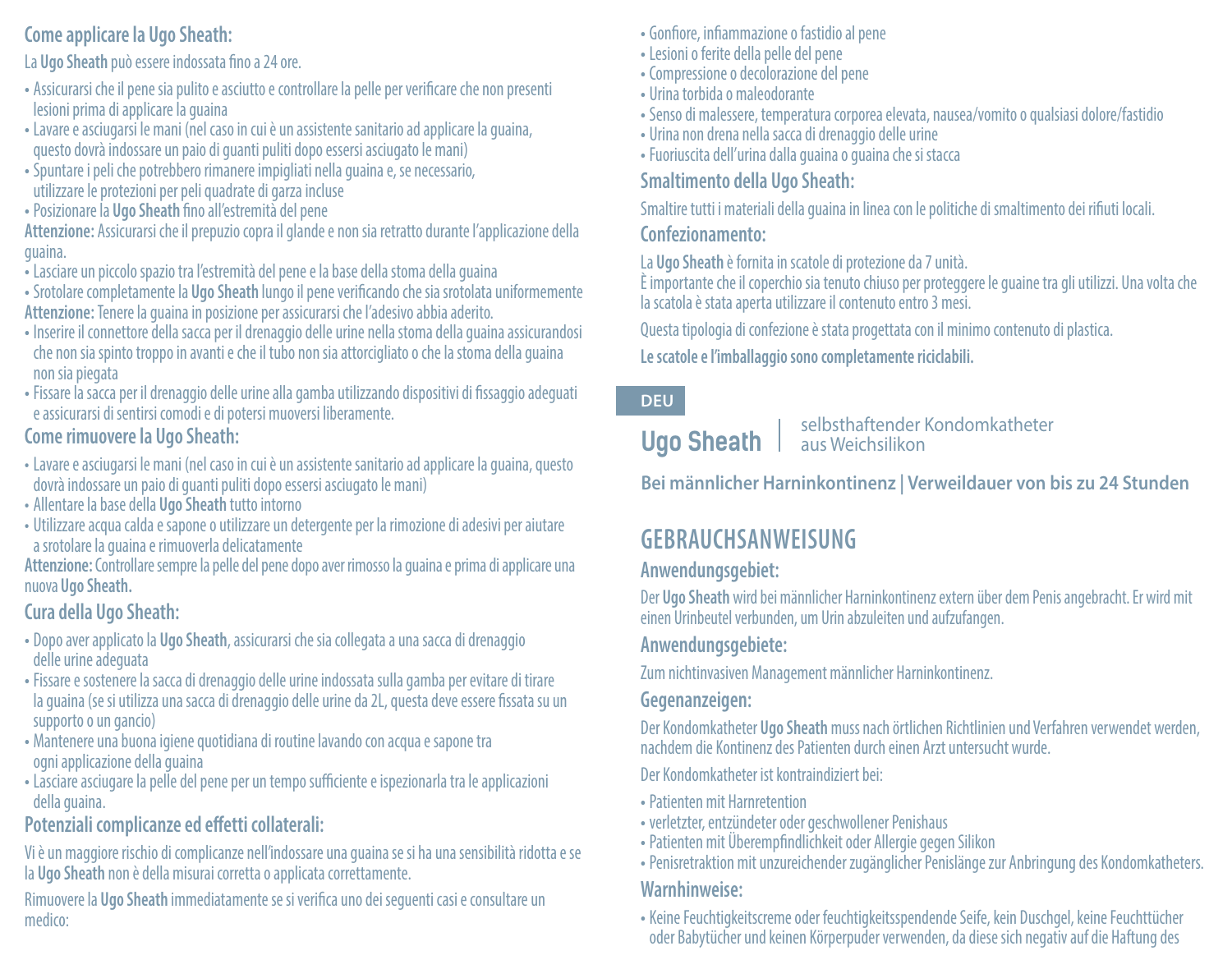Katheters auswirken können.

- Nicht an verletzter oder entzündeter Haut verwenden.
- Intimbereich nicht rasieren, da dies zu Hautreizungen führen kann.
- Nicht verwenden, wenn beschädigt oder verschmutzt.
- Außerhalb der Reichweite von Kindern aufbewahren.

## **Auswahl des Ugo Sheath:**

• Nach einer vollständigen Untersuchung des Patienten ist dessen Eignung für Kondomkatheter zu bestimmen, und eine Größenbestimmung und Anpassung sind durchzuführen, und zwar nach örtlicher und nationaler bewährter Praxis und bewährten Verfahren und nur durch qualifizierte und geschulte Fachkräfte.

• Die richtige Katheterlänge auswählen und dann die **Ugo Sheath**-Messhilfe zur Messung des maximalen Durchmessers des Penis zur Auswahl des richtigen Katheterdurchmessers verwenden.

**Hinweis:** Bei der Kathetergrößenauswahl natürliche Veränderungen in der Penisgröße berücksichtigen.

# **Größentabelle**

Den Kondomkatheter **Ugo Sheath** gibt es in folgenden Größen:

| CODE | PR. NAME          | LÄNGE    | <b>DURCHMESSER</b> |
|------|-------------------|----------|--------------------|
|      |                   |          |                    |
| 3100 | <b>Ugo Sheath</b> | Standard | 025mm              |
| 3101 | <b>Ugo Sheath</b> | Standard | 028mm              |
| 3102 | <b>Ugo Sheath</b> | Standard | 030mm              |
| 3103 | <b>Ugo Sheath</b> | Standard | 032mm              |
| 3104 | <b>Ugo Sheath</b> | Standard | 036mm              |
| 3105 | <b>Ugo Sheath</b> | Standard | 040mm              |
| 3106 | <b>Ugo Sheath</b> | Pop-On   | 025mm              |
| 3107 | <b>Ugo Sheath</b> | Pop-On   | 028mm              |
| 3108 | <b>Ugo Sheath</b> | Pop-On   | 030mm              |
| 3109 | <b>Ugo Sheath</b> | Pop-On   | 032mm              |
| 3110 | <b>Ugo Sheath</b> | Pop-On   | 036mm              |
| 3111 | <b>Ugo Sheath</b> | Pop-On   | 040mm              |

# **Anbringen des Ugo Sheath:**

Der **Ugo Sheath** kann bis zu 24 Stunden verbleiben.

- Der Penis muss sauber und trocken sein. Vor dem Anbringen des Kondomkatheters muss die Haut auf Verletzungen geprüft werden.
- Hände waschen und abtrocknen. (Wenn eine Pflegekraft den Katheter anbringt, muss diese nach dem Abtrocknen der Hände saubere Handschuhe anziehen.)
- Alle Haare, die unter dem Katheter eingeklemmt werden könnten, kürzen, und wenn nötig die beiliegenden Haarschutzquadrate aus Mull verwenden.
- Den **Ugo Sheath**-Kondomkatheter über dem Penisende platzieren.

**Hinweis:** Die Vorhaut muss über der Eichel liegen und darf beim Anbringen nicht zurückgezogen sein.

- Zwischen dem Penisende und dem Abfluss des Katheters muss ein kleiner Freiraum bleiben.
- Den **Ugo Sheath** vollständig über die gesamte Penislänge gleichmäßig abrollen.

**Hinweis:** Den Kondomkatheter kurz festhalten, um sicherzustellen, dass das Haftmaterial haftet.

- Die Verbindung des Urinbeutels in den Katheterabfluss stecken, dabei aber nicht zu tief hineinschieben. Der Schlauch darf nicht verdreht und der Abfluss nicht geknickt werden.
- Den Urinbeutel mit geeigneten Befestigungsmitteln am Bein befestigen und prüfen, ob er bequem
- sitzt und freie Bewegung zulässt.

# **Entfernen des Ugo Sheath:**

- Hände waschen und abtrocknen. (Wenn eine Pflegekraft den Katheter anbringt, muss diese nach dem Abtrocknen der Hände saubere Handschuhe anziehen.)
- Die Basis des **Ugo Sheath** rundum lockern.
- Den Kondomkatheter mit Hilfe von warmem Wasser und Seife oder einem geeigneten Lösungsmittel abrollen und vorsichtig entfernen.

**Hinweis:** Immer nach dem Entfernen und vor dem Anbringen eines neuen **Ugo Sheath** die Penishaut begutachten.

### **Pflege des Ugo Sheath:**

- Nach dem Anbringen des **Ugo Sheath** muss dieser mit einem passenden Urinbeutel verbunden werden.
- Der Beinurinbeutel muss sicher befestigt werden, damit kein Zug auf den Katheter entsteht. (Bei Gebrauch eines 2-l-Urinbeutels muss dieser an einem Ständer oder Aufhänger befestigt werden.)
- Gute tägliche Hygiene aufrechterhalten und vor und nach jeder Katheteranbringung den Penis mit Wasser und Seife waschen.
- Die Penishaut ausreichend lange trocknen lassen und vor dem erneuten Anbringen immer begutachten.

# **Potenzielle Komplikationen und Nebenwirkungen:**

Es besteht das erhöhte Risiko von Komplikationen beim Tragen von Kondomkathetern, wenn verminderte Sensitivität vorliegt und der **Ugo Sheath**-Katheter nicht in der richtigen Größe verwendet oder falsch angebracht wird.

Wenn eines der folgenden Symptome auftritt, den **Ugo Sheath** sofort entfernen und einen Arzt aufsuchen:

- Schwellung, Entzündung oder Beschwerden am Penis
- Läsionen oder Hautverletzungen am Penis
- Kompression oder Verfärbung des Penis
- Flockiger oder faulig riechender Harn
- Unwohlsein, erhöhte Temperatur, Übelkeit/Erbrechen oder Schmerzen/Beschwerden
- Kein Abfluss von Urin in den Urinbeutel
- Auslaufen von Urin aus dem Katheter oder Ablösung des Kondomkatheters.

# **Entsorgung des Ugo Sheath:**

Das gesamte Kathetermaterial muss nach den örtlichen Richtlinien zur Abfallbeseitigung entsorgt werden. **Verpackung:**

Der **Ugo Sheath** Kondomkatheter ist in Packungen mit 7 Stück erhältlich. Es ist wichtig, den Deckel geschlossen zu halten, um die Katheter vor dem Gebrauch zu schützen. Nach dem Öffnen der Packung ist diese innerhalb von 3 Monaten aufzubrauchen. Diese Verpackung wurde mit minimalem Kunststoffgehalt konzipiert. **Jede Kartonhülle ist voll recycelbar.**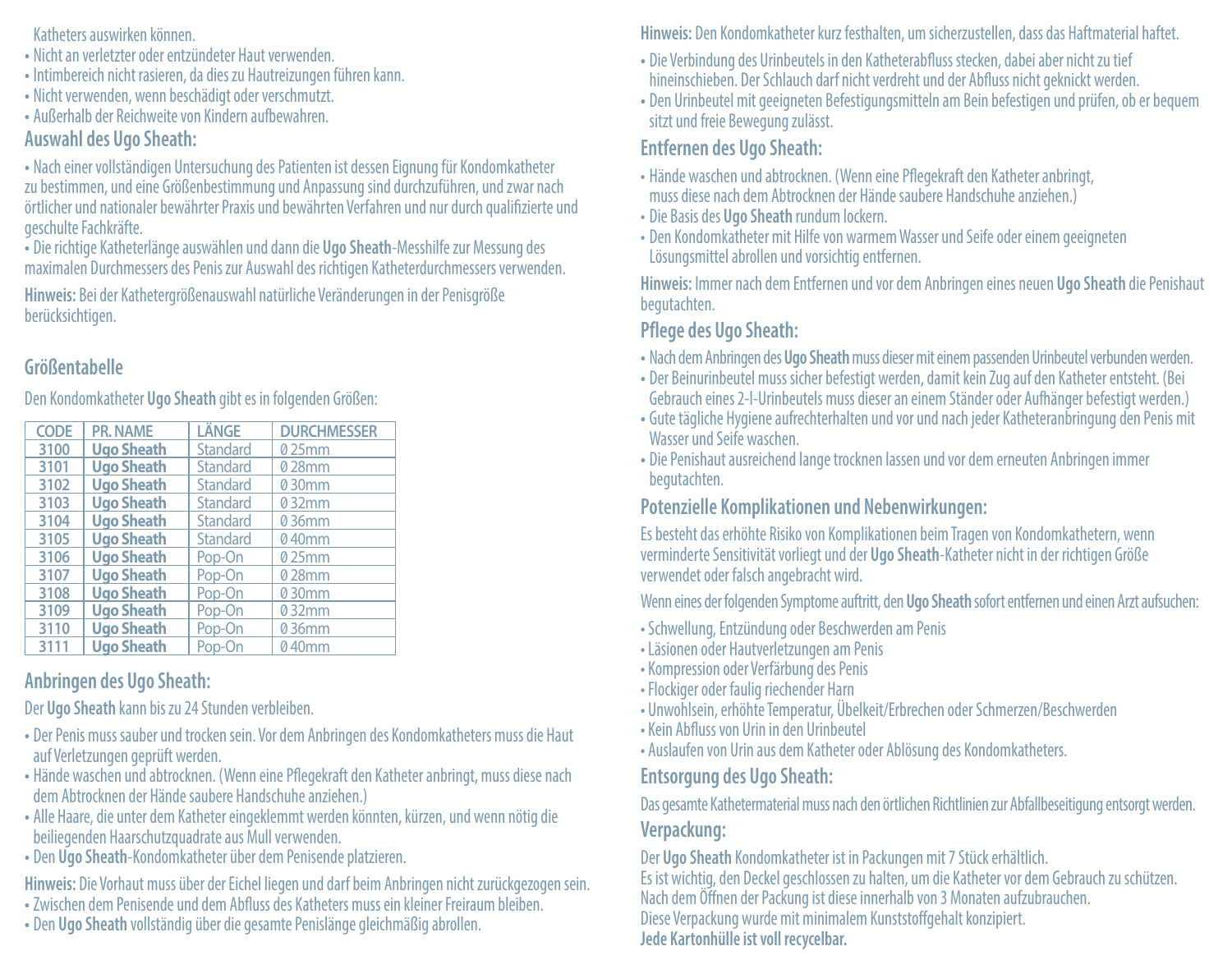#### Zachte siliconen, zelfklevende penishuls **Ugo Sheath**

**Voor het opvangen van mannelijke incontinentie Maximaal 24 uur gebruiken**

# **GEBRUIKSAANWIJZING**

### **Beoogd gebruik:**

De **Ugo Sheath** huls wordt gebruikt voor het beheer van mannelijke urine-incontinentie door de huls extern over de penis aan te brengen. Deze is verbonden met een urineafvoerzak om de urine af te voeren.

#### **Indications:**

Voor het non-invasieve beheer van mannelijke incontinentie.

#### **Contra-indicaties:**

De **Ugo Sheath** moet worden gebruikt in overeenstemming met de plaatselijke wet- en regelgevng na een continentiebeoordeling van een patiënt door een arts.

#### De huls is gecontra-indiceerd;

- De huls is gecontra-indiceerd;
- Bij patiënten met urineretentie
- Op penishuid die gebroken, ontstoken of gezwollen is
- Bij patiënten die gevoelig of allergisch zijn voor siliconen
- Op een teruggetrokken penis waar er geen toegankelijke penislengte is om de huls aan te brengen.

# **Waarschuwingen:**

- Gebruik geen zonnebrandmiddelen, hydraterende zeep, douchegel, natte doekjes, babywipes of talkpoeder want die kunnen de hechting van de huls beïnvloeden
- Niet gebruiken op huid die gebroken of ontstoken is
- De schaamstreek niet scheren want dit kan leiden tot huidirritatie
- Niet gebruiken als de verpakking beschadigd of bevuild is
- Buiten het bereik van kinderen houden.

# **Selectie van de Ugo Sheath:**

- De geschiktheid en beoordeling van een patiënt voor een urinaire huls, het vaststellen van de maat en het aanbrengen, moet altijd worden uitgevoerd na een volledige beoordeling van de patiënt en in overeenstemming met de plaatselijke en nationale beste-praktijkprocedures en voorschriften door gekwalificeerd en getraind personeel.
- Selecteer de juiste hulslengte en gebruik vervolgens meethandleideing van de **Ugo Sheath** om de penis te meten waar de diameter het grootst is en selecteer de juiste diameter.

# **Let op:** Houd rekening met de natuurlijke wijzigingen in de penis bij het meten voor een huls.

# **Maattabel**

### De **Ugo Sheath** is beschikbaar in de volgende maten:

| CODE | PR. NAAM          | <b>LENGTE</b> | <b>DIAMETER</b> |
|------|-------------------|---------------|-----------------|
| 3100 | <b>Ugo Sheath</b> | Standard      | 025mm           |
| 3101 | <b>Ugo Sheath</b> | Standard      | 028mm           |
| 3102 | <b>Ugo Sheath</b> | Standard      | 030mm           |
| 3103 | <b>Ugo Sheath</b> | Standard      | 032mm           |
| 3104 | <b>Ugo Sheath</b> | Standard      | 036mm           |
| 3105 | <b>Ugo Sheath</b> | Standard      | 040mm           |
| 3106 | <b>Ugo Sheath</b> | Pop-On        | 025mm           |
| 3107 | <b>Ugo Sheath</b> | Pop-On        | 028mm           |
| 3108 | <b>Ugo Sheath</b> | Pop-On        | 030mm           |
| 3109 | <b>Ugo Sheath</b> | Pop-On        | 032mm           |
| 3110 | <b>Ugo Sheath</b> | Pop-On        | 036mm           |
| 3111 | <b>Ugo Sheath</b> | Pop-On        | 040mm           |

# **Instructies voor het aanbrengen van de Ugo Sheath:**

De **Ugo Sheath** kan tot 24 uur worden gedragen.

- Zorg ervoor dat de pens schoon en droog is en inspecteer de huid om te controleren of ze intact is vóór u de huls aanbrengt.
- Was en droog uw handen (als een verzorger de huls aanbrengt voor u, moet hij of zij een schoon paar handschoenen aandoen nadat zijn of haar handen afgedroogd zijn)
- Knip het haar dat vast zou kunnen zitten in de huls en gebruik indien nodig de meegeleverde vierkante gazen haarbeschermers
- •Plaats de **Ugo Sheath** over het uiteinde van de penis

**Let op:** Zorg ervoor dat de voorhuid de eikel van penis bedekt is en niet ingetrokken is bij het aanbrengen van de huls.

- Laat een kleine ruimte tussen het uiteinde van de penis en de basis van de hulsuitloop
- Rol de **Ugo Sheath** langs de volledige lengte van de penis gelijkmatig af
- **Let op:** Houd de huls vast om ervoor te zorgen dat de kleefstof werkt.
- •Plaats het verbindingsstuk van de urineafvoerzak in de hulsuitloop en zorg ervoor dat deze niet te ver naar binnen is geduwd en dat de slang niet is gedraaid of de hulsuitloop niet geknikt is
- Bevestig de urineafvoerzak aan het been met behulp van geschikte bevestigingsmiddelen en zorg ervoor dat u zich comfortabel kunt bewegen.

# **De Ugo Sheath verwijderen:**

- Was en droog uw handen (als een verzorger de huls aanbrengt voor u, moet hij of zij een schoon paar handschoenen aandoen nadat zijn of haar handen afgedroogd zijn)
- Maak de **Ugo Sheath** rondom los
- Gebruik warm water en zeep of gebruik een kleefstofverwijderaar om de huls af te rollen en voorzichtig te verwijderen

**Let op:** Inspecteer altijd de penishuid na verwijdering van de huls en vóór het aanbrengen van een nieuwe **Ugo Sheath.**

# **Verzorging van de Ugo Sheath:**

• Controleer nadat de **Ugo Sheath** is aangebracht, of hij aangesloten is op een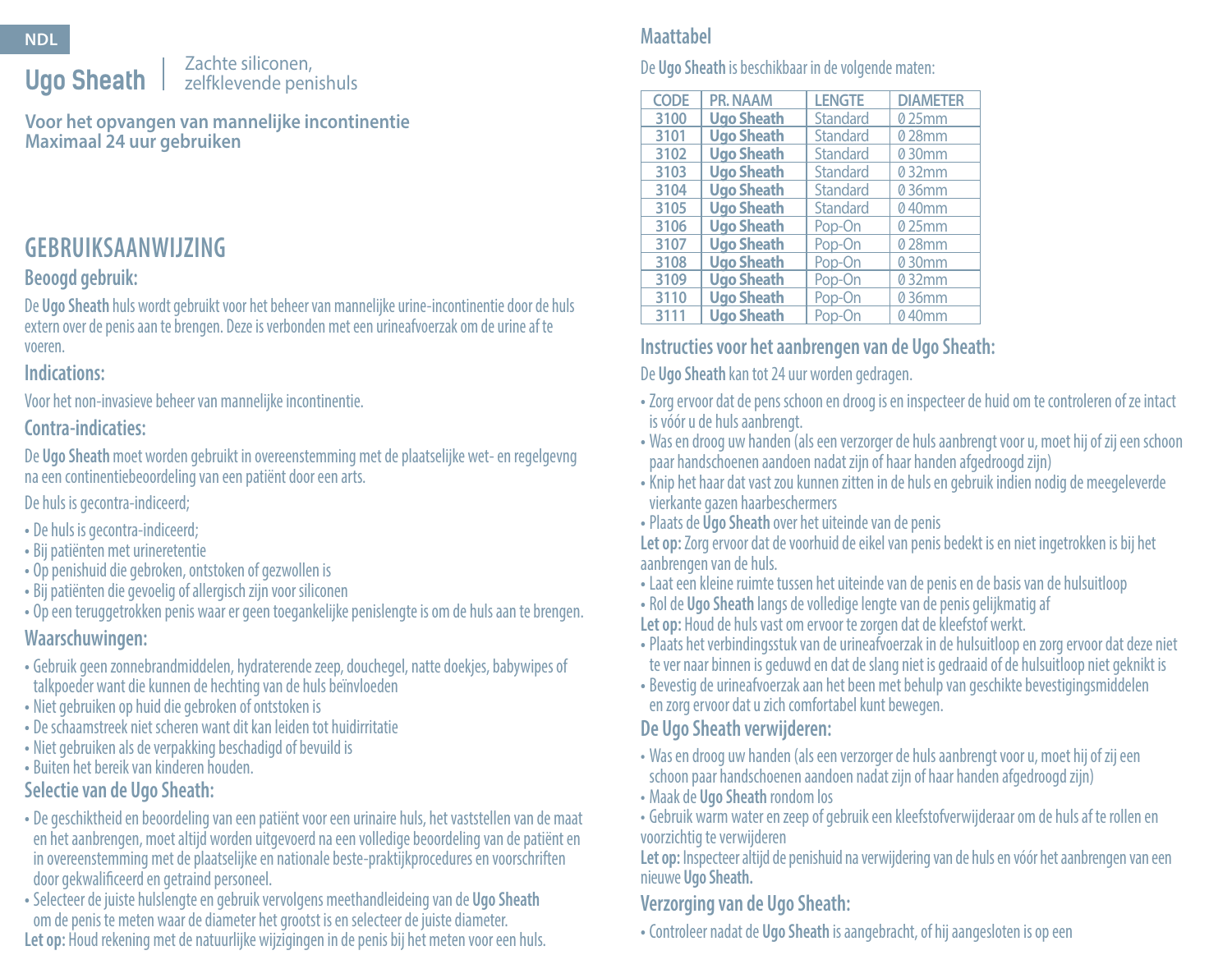geschikte urineafvoerzak

- Maak de op het been gedragen urineafvoerzak goed vast en ondersteun hem zodat hij niet aan aan de huls trekt (indien een urineafvoerzak van 2L wordt gebruikt, moet deze worden aangesloten op een standaard of hanger)
- Zorg voor een goede dagelijkse hygiëne door met water en zeep te wassen tussen het aanbrengen van hulzen door
- Zorg voor voldoende tijd om de penishuid te laten drogen en inspecteer de penishuid tussen het aanbrengen van hulzen door

### **Mogelijke complicaties en bijwerkingen:**

Er is een verhoogd risico op complicaties ten gevolge van het dragen van een huls als u een verminderd gevoel hebt en als de **Ugo Sheath** niet de correcte maat is of niet correct aangebracht is

Verwijder de **Ugo Sheath** onmiddellijk als u een van de volgende zaken ervaart en zoek medische hulp;

- Zwelling, ontsteking of ongemak van de penis
- Laesies of beschadigde huid op de penis
- Compressie of verkleuring van de penis
- Troebel of slecht ruikende urine
- U voelt zich onwel, bij hoge temperatuur, misselijkheid/braken of pijn/ongemak
- De urine loopt niet in urineafvoerzak
- De urine lekt uit de huls of de huls is eraf aan het vallen

### **Verwijdering van de Ugo Sheath:**

Verwijder alle apparatuur van huls in overeenstemming met de lokale voorschriften voor afvalverwerking.

### **Verpakking :**

De **Ugo Sheath** wordt geleverd in beschermende dozen van 7. Het is belangrijk dat het deksel gesloten is om de hulzen tussen het gebruik door te beschermen. Zodra de doos geopend is en gebruik vervolgens binnen 3 maanden. Deze verpakking is ontworpen met minimale kunststofonderdelen.

### **Alle dozen en de verpakking zijn volledig recyclebaar.**

### **SWE**

**Ugo Sheath**

Självhäftande urindroppsamlare av mjuk silikon

**För uppsamling vid manlig inkontinens Upp till 24 timmars användning** 

# **BRUKSANVISNING**

### **Avsedd användning:**

**Ugo Sheath** används för hantering av inkontinens hos män genom extern applicering av urindroppsamlaren över penis. Den ansluts till en urinuppsamlingspåse för att samla upp urin.

### **Indikationer:**

För icke-invasiv hantering av inkontinens hos män.

### **Kontraindikationer:**

**Ugo Sheath** måste användas i enlighet med lokala riktlinjer och förfaranden efter att patienten genomgått en inkontinensutredning av en läkare.

Urindroppsamlaren är kontraindicerad:

- hos patienter med urinstämma,
- •på penishud som är inflammerad eller svullen,
- hos patienter som är känsliga för eller allergiska mot silikon,
- •på en penis som inte är tillräckligt lång i slakt tillstånd för att passa i urindroppsamlaren. **Varningar:**
- Använd inte fuktkrämer, fuktgivande tvål, duschgel, våtservetter, babyservetter eller talkpuder eftersom de kan påverka urindroppsamlarens vidhäftning.
- Använd inte på hud som är skadad eller inflammerad.
- Raka inte pubisområdet eftersom det kan orsaka hudirritation.
- Använd inte urindroppsamlaren om den är skadad eller smutsig.
- Förvaras utom räckhåll för barn.

### **Välja Ugo Sheath:**

- •Patientens lämplighet och utvärdering för urindroppsamlare samt val av storlek ska alltid utföras efter en fullständig bedömning av patienten och i enlighet med lokal och nationell policy för bästa praxis och förfaranden av lämpligt kvalificerad och utbildad personal.
- Välj rätt storlek och längd och använd sedan storleksguiden för **Ugo Sheath** för att mäta penis där dess diameter är störst, och välj rätt diameterstorlek.

**Observera**: Vid storleksbestämning av en urindroppsamlare ska hänsyn tas till naturliga förändringar i penis storlek.

# **Storlekstabell**

#### **Ugo Sheath** finns i följande storlekar:

| ART. | PR. NAMN          | LÄNGD    | <b>DIAMETER</b> |
|------|-------------------|----------|-----------------|
| 3100 | <b>Ugo Sheath</b> | Standard | 025mm           |
| 3101 | <b>Ugo Sheath</b> | Standard | 028mm           |
| 3102 | <b>Ugo Sheath</b> | Standard | 030mm           |
| 3103 | <b>Ugo Sheath</b> | Standard | 032mm           |
| 3104 | <b>Ugo Sheath</b> | Standard | 036mm           |
| 3105 | <b>Ugo Sheath</b> | Standard | 040mm           |
| 3106 | <b>Ugo Sheath</b> | Pop-On   | 025mm           |
| 3107 | <b>Ugo Sheath</b> | Pop-On   | 028mm           |
| 3108 | <b>Ugo Sheath</b> | Pop-On   | 030mm           |
| 3109 | <b>Ugo Sheath</b> | Pop-On   | 032mm           |
| 3110 | <b>Ugo Sheath</b> | Pop-On   | 036mm           |
| 3111 | <b>Ugo Sheath</b> | Pop-On   | 040mm           |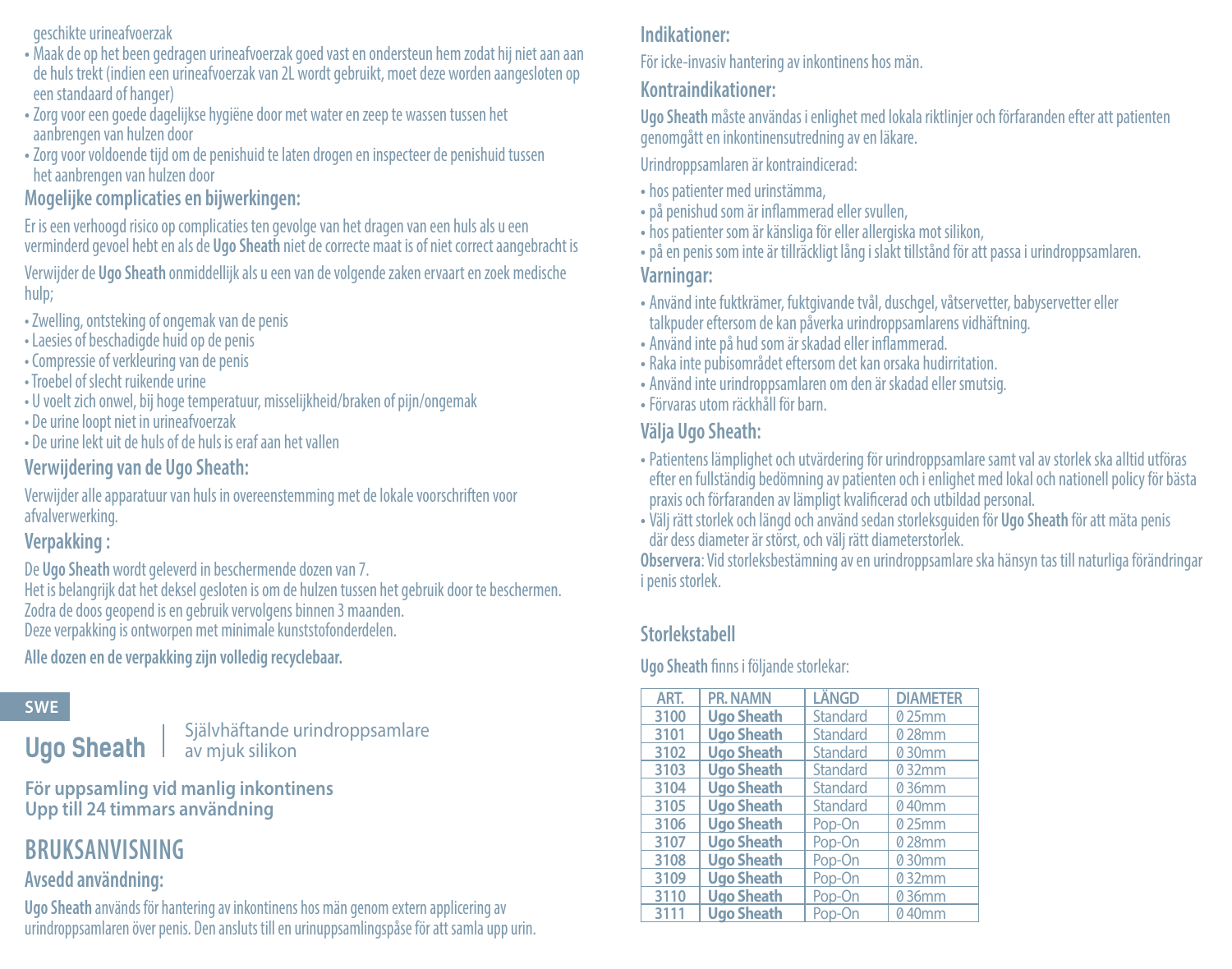# **Ta på Ugo Sheath:**

**Ugo Sheath** kan bäras i upp till 24 timmar.

- Se till penis är ren och torr och inspektera huden för att kontrollera att den är oskadad innan urindroppsamlaren tas på.
- Tvätta och torka händerna (om en vårdgivare tar på den åt dig ska vårdgivaren ta på ett par rena handskar efter att ha torkat händerna).
- Trimma hår som kan fastna i urindroppsamlaren och använd om nödvändigt medföljande hårskydd av kvadratisk gasväv.
- •Placera **Ugo Sheath** över penis ände

**Observera:** Se till att förhuden är på plats och täcker glans penis och inte är tillbakadragen när urindroppsamlaren tas på.

- Lämna ett litet mellanrum mellan penis ände och urindroppsamlarens pip
- Rulla upp **Ugo Sheath** längs penis och se till att den rullas upp jämnt

**Observera:** Håll urindroppsamlaren på plats för att säkerställa att det självhäftande medlet har fäst.

- Anslut urinuppsamlingspåsens koppling till urindroppsamlarens pip och se till så att den inte trycks in för långt och att slangen inte är vriden eller urindroppsamlarens pip är knickad.
- Fäst urinuppsamlingspåsen vid benet med hjälp av lämpliga fästanordningar och se till att den sitter bekvämt och att du kan röra sig fritt.

### **Ta bort Ugo Sheath:**

- Tvätta och torka händerna (om vårdgivaren tar bort urindroppsamlaren åt dig måste vårdgivaren ta på ett par rena handskar efter att ha torkat händerna)<br>• Lossa den nedre delen av Ugo Sheath hela vägen runt om.
- 
- Lossa den nedre delen av **Ugo Sheath** hela vägen runt om. Använd varmt vatten och tvål eller ett limborttagningsmedel för att hjälpa till att rulla av urindroppsamlaren och ta bort den försiktigt.

**Observera:** Inspektera alltid penishuden när urindroppsamlaren tagits av och innan en ny **Ugo Sheath** tas på.

### **Skötsel av Ugo Sheath:**

- Efter att ha satt på **Ugo Sheath**, kontrollera att den är ansluten till en lämplig urinuppsamlingspåse.
- Fäst och stöd benpåsen så att den inte drar i urindroppsamlaren (om en 2 l urinuppsamlingspåse används måste den vara ansluten till ett stativ eller eller en hängare)
- Upprätthåll en god daglig hygienrutin genom att tvätta med tvål och vatten mellan varje påtagning.
- Lämna tillräckligt med tid för penishuden att torka och inspektera penishuden mellan påtagningarna.

# **Möjliga komplikationer och biverkningar:**

Det finns en ökad risk för komplikationer med att bära en urindroppsamlare om du har nedsatt känsel och om **Ugo Sheath** inte storleksbestämts och tagits på korrekt-.

Ta bort **Ugo Sheath** omedelbart om du upplever något av följande och sök medicinsk hjälp:

- svullnad, inflammation eller obehag i penis,
- lesioner eller sprucken hud på penis,
- kompression eller missfärgning av penis,
- grumlig eller illaluktande urin,
- känner dig dålig, hög feber, illamående/kräkningar eller någon smärta/obehag,

• urin töms inte i urinuppsamlingspåsen,

• urin läcker ut från urindroppsamlaren eller urindroppsamlaren lossnar.

# **Kassera Ugo Sheath:**

Kassera alla delar av urindroppsamlaren i enlighet med lokala avfallsbestämmelser.

# **Förpackning:**

**Ugo Sheath** levereras i skyddande kartonger om 7 st. Det är viktigt att locket hålls stängt för att skydda urindroppsamlarna mellan användningarna. När kartongen öppnats ska innehållet användas inom tre (3) månader. Förpackningen har utformats med minimalt innehåll av plast.

**Alla kartonger och omslag är helt återvinningsbara.**

# **DNK**

blød silikone , selvklæbende peniskappe **Ugo Sheath**

**Til inddæmning af urininkontinens hos mænd Op til 24 timers brug**

# **BRUGSANVISNING**

# **Tilsigtet anvendelse:**

**Ugo Sheath** anvendes til behandling af urininkontinens hos mænd vha. udvendig anlæggelse af kappen oven på penis. Den forbindes til en urinopsamlingspose.

### **Indikationer:**

For ikke-invasiv håndtering af urininkontinens hos mænd.

# **Kontraindikationer:**

**Ugo Sheath** skal anvendes i overensstemmelse med de lokale politikker og procedurer efter en patientkontinensvurdering foretaget af en læge.

Kappen er kontraindiceret:

- Til patienter med urinretention
- •På revnet, betændt eller hævet penishud
- Til patienter, som er overfølsomme eller allergiske overfor silikone
- •På en tilbagetrukket penis, som ikke er lang nok til at passe til kappen.

### **Advarsler:**

- Brug ikke fugtighedscreme, fugtgivende sæbe, showergel, vådservietter, baby-vådservietter eller talkum, da de kan påvirke kappens klæbeevne
- Må ikke bruges på revnet eller betændt hud
- Undlad at barbere kønsbehåring, da det kan forårsage hudirritation
- Kappen må ikke anvendes, hvis emballagen er beskadiget eller beskidt
- Opbevares utilgængeligt for børn.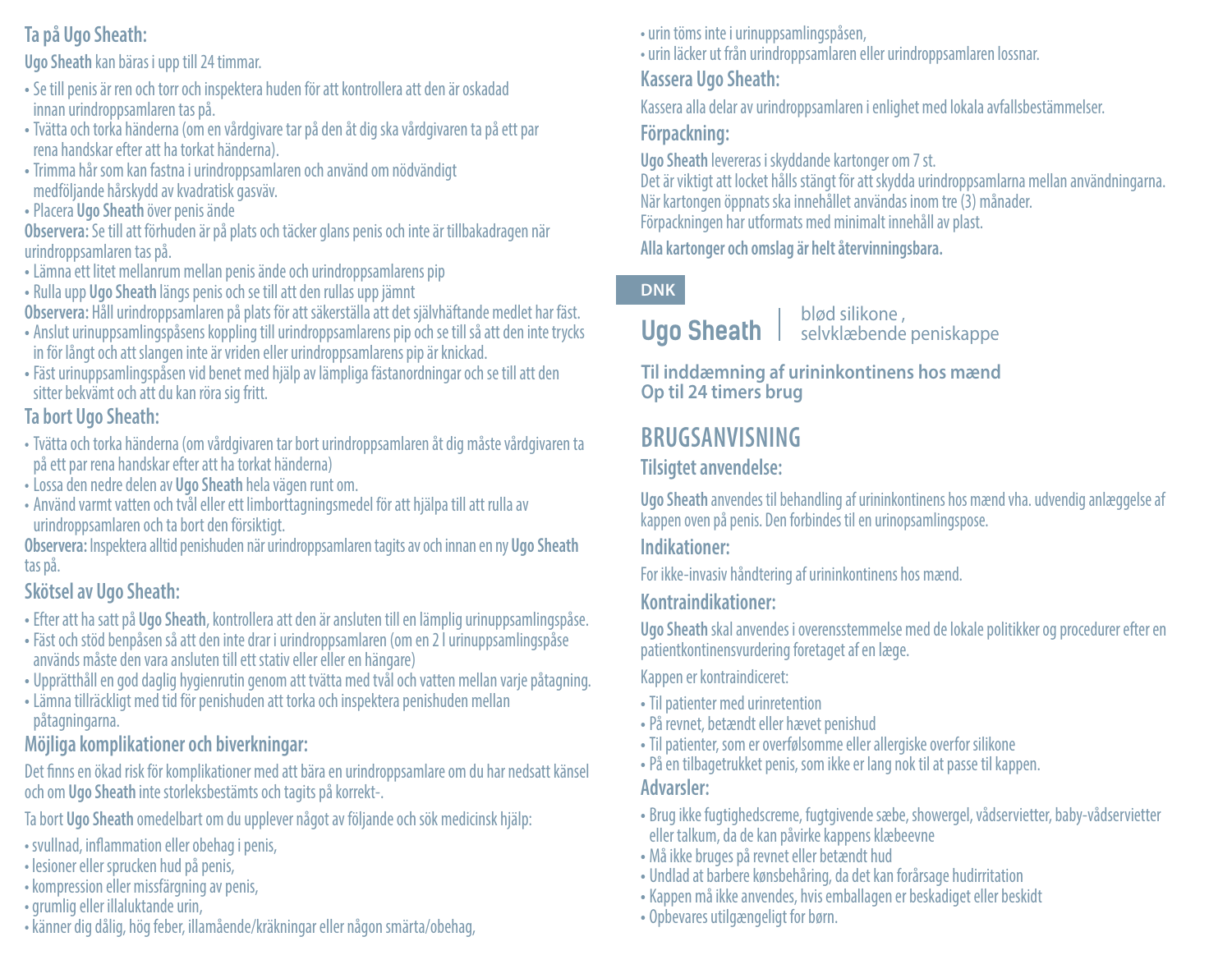# **Sådan vælges Ugo Sheath:**

- •Patientegnethed og vurdering til en urinkappe samt valg af størrelse og tilpasning bør altid udføres af personale med de relevante kompetencer og uddannelser efter en fuld patientvurdering og i overensstemmelse med lokale og nationale politikker om og procedurer for bedste metoder.
- Vælg den korrekte kappelængde, og anvend så **Ugo Sheath** kappe målevejledning til at måle penis, hvor diameteren er størst, og vælg den korrekte størrelse diameter.

**Bemærk:** Når kappestørrelsen fastsættes skal der tages hensyn til de naturlige ændringer af penisstørrelse.

### **Størrelsesdiagram**

#### **Ugo Sheath** fås i følgende størrelser:

| <b>KODE</b> | PR. NAVN          | <b>LÆNGDE</b> | <b>DIAMETER</b> |
|-------------|-------------------|---------------|-----------------|
| 3100        | <b>Ugo Sheath</b> | Standard      | 025mm           |
| 3101        | <b>Ugo Sheath</b> | Standard      | 028mm           |
| 3102        | <b>Ugo Sheath</b> | Standard      | 030mm           |
| 3103        | <b>Ugo Sheath</b> | Standard      | 032mm           |
| 3104        | <b>Ugo Sheath</b> | Standard      | 036mm           |
| 3105        | <b>Ugo Sheath</b> | Standard      | 040mm           |
| 3106        | <b>Ugo Sheath</b> | Pop-On        | 025mm           |
| 3107        | <b>Ugo Sheath</b> | Pop-On        | 028mm           |
| 3108        | <b>Ugo Sheath</b> | Pop-On        | 030mm           |
| 3109        | <b>Ugo Sheath</b> | Pop-On        | 032mm           |
| 3110        | <b>Ugo Sheath</b> | Pop-On        | 036mm           |
| 3111        | <b>Ugo Sheath</b> | Pop-On        | 040mm           |

# **Sådan tilpasses Ugo Sheath:**

#### **Ugo Sheath** kan bæres i op til 24 timer.

- Sørg for, at penis er ren og tør og inspicer huden for at kontrollere, at den er intakt, inden kappen tilpasses
- Vask og tør dine hænder (hvis en plejer tilpasser kappen, skal denne tage rene handsker på efter at have tørret hænderne)
- Klip eventuelt hår, som kan hænge fast i kappen, og anvend om muligt de medfølgende firkantede gazehårafdækninger
- Anbring **Ugo Sheath** over enden af penis

**Bemærk:** Sørg for, at forhuden er på plads og dækker penishovedet, dvs. ikke trukket tilbage, når kappen tilpasses.

- Efterlad en lille afstand mellem enden af penis og bunden af kappens tud
- Rul **Ugo Sheath** helt ud langs hele penislængden for at sikre jævn rulning
- **Bemærk:** Hold kappen på plads for at sikre, at klæbemidlet binder.
- Fastgør urinopsamlingsposen i kappens tud, mens det sikres, at den ikke er skubbet for langt ind,
- og at slangen ikke er snoet, og at kappens tud ikke er kinket
- Fastgør urinopsamlingsposen til benet med passende fastgørelsesanordninger, og sørg for, at du føler dig tryg og kan bevæge dig frit omkring.

# **Sådan fjernes Ugo Sheath:**

• Vask og tør dine hænder (hvis en plejer fastgør kappen, skal denne tage rene handsker på efter

### at have tørret hænderne)

- Løsn bunden af **Ugo Sheath** hele vejen rundt
- Brug varmt vand og sæbe, eller brug en klæbemiddelfjerner som en hjælp til at rulle kappen ud og forsigtigt fjerne den

**Bemærk:** Inspicer altid penishuden efter fjernelse af kappen, og inden en ny **Ugo Sheath** kappe tilpasses. **Pleje af Ugo Sheathn:**

- Når **Ugo Sheath** er fastgjort, skal det sikres, at den er forbundet til en passende urinopsamlingspose
- Fastgør og støt urinopsamlingsposen, der bæres på benet, for at forhindre, at den trækker i kappen (hvis der anvendes en 2 l urinopsamlingspose, skal denne fastgøre til et stativ eller en bøjle)
- Opretholde en god daglig hygiejnerutine ved at vaske med sæbe mellem hver kappetilpasning
- Lad penishuden tørre, og efterse penishude mellem hver kappetilpasning.

# **Potentielle komplikationer og bivirkninger:**

Ved at være iføren kappe øges risikoen, for komplikationer, hvis du har nedsat følelse, og hvis **Ugo Sheath** ikke har den rette størrelse eller er fastgjort korrekt.

Fjern omgående **Ugo Sheath** kappe, hvis du oplever noget af følgende, og søg omgående lægehjælp.

- SHævelse af, betændelse i eller ubehag i penis
- Læsioner eller revnet hud på penis
- Kompression eller misfarvning af penis
- Grumset eller ildelugtende urin
- Utilpashed, høj temperatur, kvalme/opkastning eller smerte/ubehag
- Urin løber ikke ind i urinopsamlingsposen
- Urin lækker fra kappe, eller kappen falder af

# **Bortskaffelse af Ugo Sheath:**

Bortskaf alt kappeudstyr i overensstemmelse med din lokale politik for bortskaffelse af affald. **Emballage:**

**Ugo Sheath** leveres i beskyttende æsker med 7 stk.

Det er vigtigt, at låget holdes lukket for at beskytte kapperne mellem brug. Når æsken er åbnet, skal de anvendes indenfor 3 måneder. Denne emballage er designet med et minimalt plastindhold.

# **Hver æske og emballage er fuldt genbrugelig.**

# **NOR**

# **Ugo Sheath**

#### Myk silikon , Selvklebende penisovertrekk

**For oppsamling av urininkontinens hos menn Kan brukes i 24 timer**

# **BRUKSANVISNING**

# **Tiltenkt bruk :**

**Ugo Sheath** brukes ved mannlig urininkontinens ved at overtrekket tres over penis. Det festes til en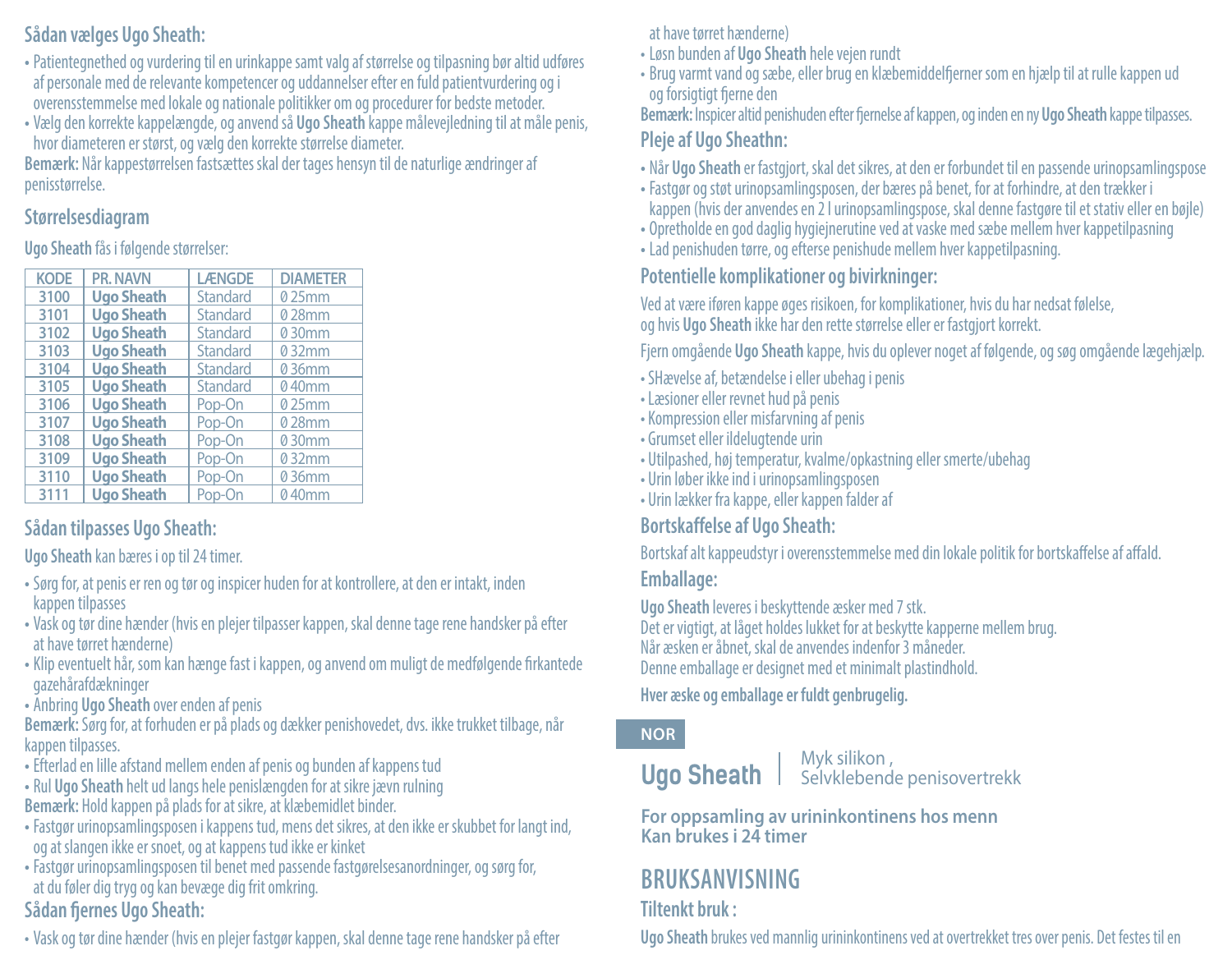#### urintappepose for å tappe ut urinen.

### **Anvendes til:**

Noninvasiv kontroll av urininkontinens hos menn.

# **Bivirkninger :**

**Ugo Sheath** må brukes i overensstemmelse med lokale prosedyrer og bare etter at en lege har vurdert pasienten for inkontinens.

Overtrekket har bivirkninger:

- Hos pasienter med urinretensjon
- •På penishud som er sprukket, infisert eller hoven
- •På pasienter som er følsomme eller allergiske overfor silikon
- •På en penis som lider av parafimose og der det ikke er mulig å feste overtrekket.

# **Advarsler :**

- Ikke bruk fuktighetskrem, fuktighetssåpe, dusjgel, våtservietter, babyservietter eller talkumpulver. Dette kan påvirke festingen av overtrekket.
- Bruk ikke på hud som er sprukket eller betent
- Ikke barber pubusområdet da dette kan føre til hudirritasjon.
- Ikke bruk overtrekket dersom det er skadet eller urent.
- Oppbevares utilgjengelig for barn.

# **Hvordan velge Ugo Sheath:**

- •Pasientens egnethet og vurdering for bruk av et penisovertrekk, samt måling og tilpassing skal alltid utføres først etter at pasienten er blitt totalvurdert av og i overensstemmelse med lokale og nasjonale best praksis og prosedyrer og av medisnsk personale som er kvalifisert og opplært til å foreta slike vurderinger.
- Velg riktig lengde fra størrelsesguiden og bruk deretter **Ugo Sheath**-overtrekks målingsguiden for å måle penis der diameteren er størst og velg deretter korrekt diameterstørrelse. **NB:** Ved tilpassing av overtrekk må man ta hensyn til naturlige endringer i størrelsen på penis.

# **Størrelsesdiagram**

# **Ugo Sheath** fins i flg. størrelser:

| <b>KODE</b> | PR. NAVN          | <b>LENGDE</b> | <b>DIAMETER</b> |
|-------------|-------------------|---------------|-----------------|
| 3100        | <b>Ugo Sheath</b> | Standard      | 025mm           |
| 3101        | <b>Ugo Sheath</b> | Standard      | 028mm           |
| 3102        | <b>Ugo Sheath</b> | Standard      | 030mm           |
| 3103        | <b>Ugo Sheath</b> | Standard      | 032mm           |
| 3104        | <b>Ugo Sheath</b> | Standard      | 036mm           |
| 3105        | <b>Ugo Sheath</b> | Standard      | 040mm           |
| 3106        | <b>Ugo Sheath</b> | Pop-On        | 025mm           |
| 3107        | <b>Ugo Sheath</b> | Pop-On        | 028mm           |
| 3108        | <b>Ugo Sheath</b> | Pop-On        | 030mm           |
| 3109        | <b>Ugo Sheath</b> | Pop-On        | 032mm           |
| 3110        | <b>Ugo Sheath</b> | Pop-On        | 036mm           |
| 3111        | <b>Ugo Sheath</b> | Pop-On        | 040mm           |

# **Hvordan sette på Ugo Sheath :**

# **Ugo Sheath** kan brukes i inntil 24 timer.

- Sørg for at penis er ren og tørr, og sjekk at huden er intakt før overtrekket settes på
- Vask og tørk hendene dine (dersom en pleier setter på overtrekket, må han/hun bruke et par rene hansker etter at han/hun har tørket hendene)
- Beskjær hår som kan komme i veien for overtrekket og dersom det er nødvendig, bruk vedlagte gasbindbiter for å skjule hårene
- Sett **Ugo Sheath** over enden på penis

**NB:** Sørg for at forhuden sitter som den skal og at den dekker penishodet og at den ikke er tilbaketrukket når overtrekket settes på.

- La det være et lite mellomrom mellom enden på penis og overtrekkets tut
- Rull **Ugo Sheath** over hele lengden på penis og sørg for at det rulles jevnt ut
- **NB:** Hold overtrekket på plass slik at man er sikker på at klebemiddelet har festnet seg skikkelig.
- Fest urintappeposens kontakt til ovetrekkstuten og sørg for at den ikke er trykket for langt inn og at slangen ikke er vridd eller at tuten er bøyd
- Fest urintappeposen til benet med bruk av passende festeanordninger og sørg for t det er komfortabelt og at du kan bevege deg fritt.

# **Hvordan fjerne Ugo Sheath:**

- Vask og tørk hendene (dersom en pleier setter på overtrekket, må han/hun bruke et par rene hansker etter at han/hun har tørket hendene)
- Løsne den nederste delen av **Ugo Sheath** hele veien rundt
- Bruk varmt vann og såpe eller bruk en klebemiddelfjerner for å ta av overtrekkket på skånsomt vis **NB:** Sjekk alltid penishuden etter at overtrekket er tatt av og før du setter på et nytt **Ugo Sheath.**

# **Stell av Ugo Sheath:**

- Sørg for at **Ugo Sheath** blir tilkoblet en passende urintappingspose etter at det er tilpasset
- Sett fast og støtt urintappeposen på benet slik at den ikke trekker i overtrekket
- (dersom en urintappepose på 2 liter brukes, må denne festes til et stativ)
- Overhold gode daglige hygienerutiner og vask overtrekket vann og såpe mellom hver gang det brukes
- Gi penishuden nok tid til å tørke og sjekk penishuden mellom hver gang du bruker overrtrekket. **Mulige komplikasjoner og bivirkninger:**

Det er økt risiko for komplikasjoner ved bruken av et overtrekk dersom man har nedsatt følsomhet og dersom **Ugo Sheath** er ikke er tilpasset og festet riktig.

Fjern **Ugo Sheath** umiddelbart hvis du opplever noe av det følgende, og søk så legehjelp.

- Opphovning, betennelse eller ubehag i penis
- Sår eller sprekker i huden på penis
- Kompresjon eller misfarging av penis
- Uklar eller illeluktende urin.
- Nedsatt allmenntilstand, høy feber, kvalme/oppkast eller smerte/ubehag
- Urinen lar seg ikke ikke tappe ned i urintappeposen
- Urinlekkasje fra overtrekket eller overtrekket faller av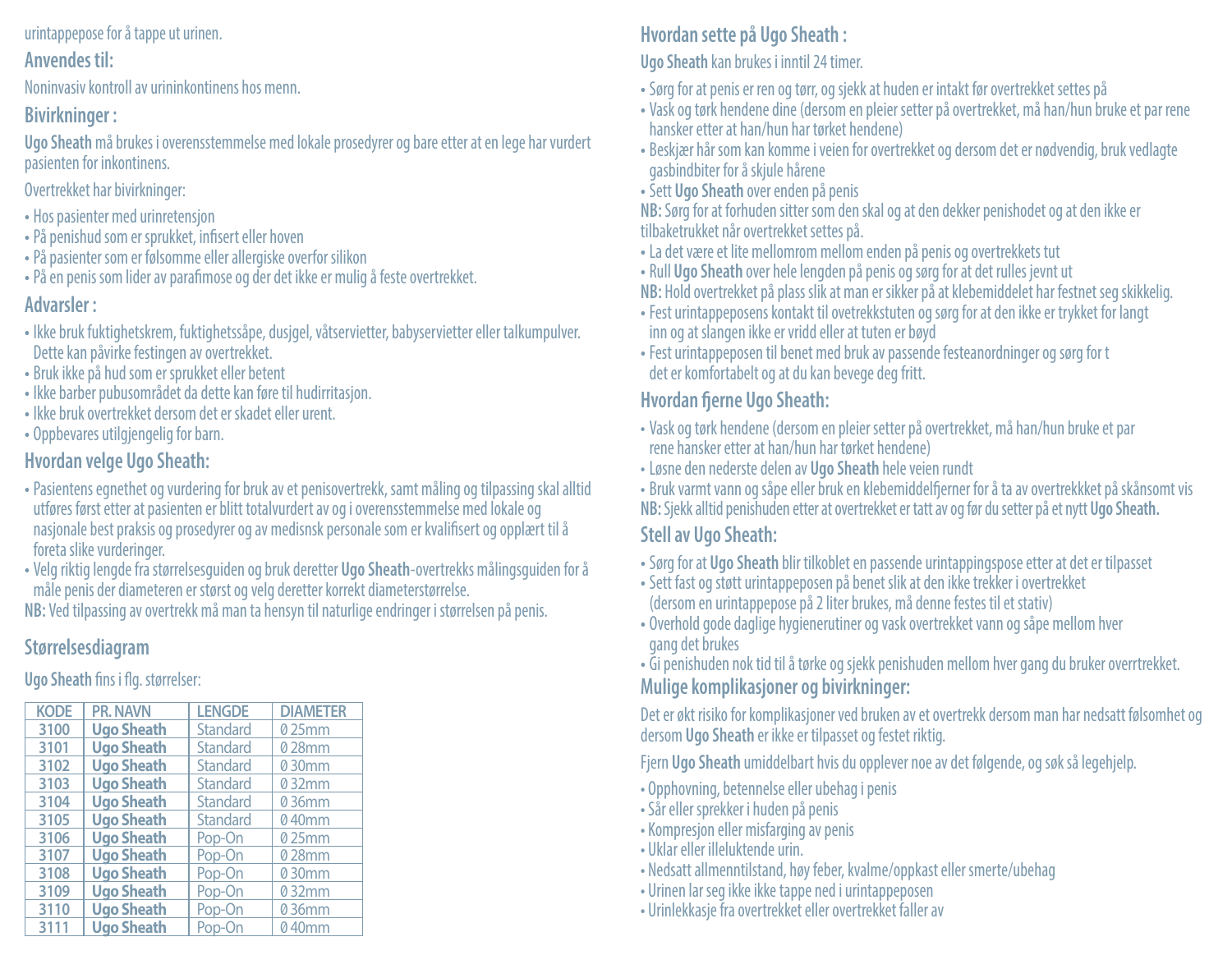### **Avhending av Ugo Sheath:**

Kast alt overtrekksmateriale i overensstemmelse med de lokale avfallsforskriftene. **Emballasje:**

**Ugo Sheath** leveres i esker med 7 I hver eske.

Det er viktig å holde lokket på esken lukket for å beskytte overtrekk mellom hver gang det brukes. Etter at esken boksen er åpnet, skal alle overtrekkene brukes innen 3 måneder. Emballasjen er blitt utformet med minimal bruk av plast.

### **Emballasjen kan resirkuleres.**

# **FIN**

**Ugo Sheath**

Pehmeää silikonia oleva, itseliimautuva penistuppi

**Miehen virtsanpidätyksen kyvyttömyyden hallitsemiseen Jopa jatkuvaan 24 tuntia kestävään käyttöön** 

# **KÄYTTÖOHJE**

# **TARKOITETTU KÄYTTÖ:**

**Ugo Sheath** -tuppi on tarkoitettu miehen virtsanpidätyksen kyvyttömyyden hallitsemiseen asettamalla tuppi peniksen päälle. Se yhdistetään virtsantyhjennyspussiin.

# **Hoidon aiheet:**

Miehen virtsanpidätytksenkyvyttömyyden hoitoon tunkeutumatta ruumiiseen tai ihoa rikkomatta. **Vasta-aiheet:**

**Ugo Sheath** -tuppea on käytettävä paikallisia käytäntöjä ja menettelyjä noudattaen sen jälkeen kun potilaan virtsanpidätyskyky on arvioitu lääkärin toimesta.

Tuppea ei saa käyttää seuraavissa tapauksissa:

- Jos potilaalla on todettu virtsaumpi
- Jos peniksen iho on rikkountunut, tulehtunut tai turvonnut
- Jos potilas on yliherkkä tai allerginen silikonille
- Jos penis on vetäytynyt niin paljon, että pituutta ei riitä tupen asentamiseen.

# **Varoitukset:**

- Ei saa käyttää kosteutusaineita, saippuaa, suihkugeeliä, kosteaa vaippaa, vauvanvaippaa tai talkkia, koska nämä voivat vaikuttaa tupen pitokykyyn
- Ei saa käyttää, jos iho on rikkoutunut tai tulehtunut
- Nivusten aluetta ei saa ajaa karvoista paljaaksi, koska tästä voi seurata ihon ärsytystä
- Ei saa käyttää, jos pakkaus on vahingoittunut.
- •Pidettävä lasten ulottumattomissa.

# **Miten valita Ugo Sheath -tuppi:**

•Potilaan sopivuus ja hänen arviointi: virtsatupen käyttäjäksi ja tupen koon ja tupen sovittaminen

on suoritettava aina vasta sen själkeen, kun pätevä ja koulutettu alan henkilökunta on suorittanut täydellisen potilaan tilan arvioinnin noudattaen paikallisia ja kansallisia parhaita käytäntöjä ja menettelytapoja.

• Valitaan pituudeltaan oikea tuppi ja käytetään sen jälkeen **Ugo Sheath** -mittausohjetta mitattaessa peniksen suurin halkaisija, jonka perusteella valitaan halkaisijaltaan sopiva tuppi. **Huom.:** Otettaessa mittoja tupen koon määrittämiseksi, on otettava huomioon luonnolliset muutokset peniksen koossa.

### **Kokotaulukko**

**Ugo Sheath** -tuppi on saatavilla seuraavissa kokovaihtoehdoissa:

| PR. NIMI          | <b>PITUUS</b>  | <b>HALKAISUA</b> |
|-------------------|----------------|------------------|
| <b>Ugo Sheath</b> | Standardimalll | 025mm            |
| <b>Ugo Sheath</b> | Standardimalll | 028mm            |
| <b>Ugo Sheath</b> | Standardimall  | 030mm            |
| <b>Ugo Sheath</b> | Standardimall  | 032mm            |
| <b>Ugo Sheath</b> | Standardimalll | 036mm            |
| <b>Ugo Sheath</b> | Standardimall  | 040mm            |
| <b>Ugo Sheath</b> | Pop-On-malli   | 025mm            |
| <b>Ugo Sheath</b> | Pop-On-malli   | 028mm            |
| <b>Ugo Sheath</b> | Pop-On-malli   | 030mm            |
| <b>Ugo Sheath</b> | Pop-On-malli   | 032mm            |
| <b>Ugo Sheath</b> | Pop-On-malli   | 036mm            |
| <b>Ugo Sheath</b> | Pop-On-malli   | 040mm            |
|                   |                |                  |

# **Ugo Sheath -tupen sovitus:**

**Ugo Sheath** -tuppea voidaan käyttää jatkuvasti jopa 24 tuntia.

- On varmistettava, että penis on puhdas ja kuiva, ja myös iho on tarkastettava, että se on ehjä ennen tupen asennusta
- Kädet on pestävä ja kuivattava (jos hoitaja asentaa tupen, hänen on käytettävä puhtaita vinyylikäsineitä kuivattuaan kätensä)
- Tuppeen mahdollisesti takertuvat karvat on leikattava pois ja tarvittaessa on käytettävä tupen mukana toimitettua sideharsosta valmistettua karvasuojusta
- •Pujotetaan Ugo Sheath -tuppi peniksen pään yli

**Huom.:** On varmistettava, että esinahka on paikallaan ja peittää peniksen ja ettei se ole vetäytynyt taakse tuppea asennettaessa.

- Jätetään pieni tila peniksen pään ja tupen suun tyven välille
- Rullataan **Ugo Sheath** -tuppi pitkin peniksen pituutta varmistaen, että se rullautuu tasaisesti **Huom.:** Pidetään suojusta paikallaan, jotta voidaan varmistua liimautumisen tapahtuneen.
- Asetetaan virtsantyhjennyspussin liitin tupen suuhun ja varmistetaan, ettei se mene liian pitkälle ja että letku ei joudu kierteiseen asentoon ja että tupen suu ei joudu taitokselle
- Kiinnitetään virtsantyhjennyspussi jalkaan tarkoitukseen sopivaa kiinnitintä käyttäen ja varmistetaan, että voidaan istua mukavasti ja liikkua vapaasti.

# **Miten Ugo Sheath -tuppi poistetaan:**

• Pestään ja kuivataan kädet (jos hoitaja on tekemässä tätä, hänen on käytettävä puhtaita vinyylikäsineitä kuivattuaan kätensä)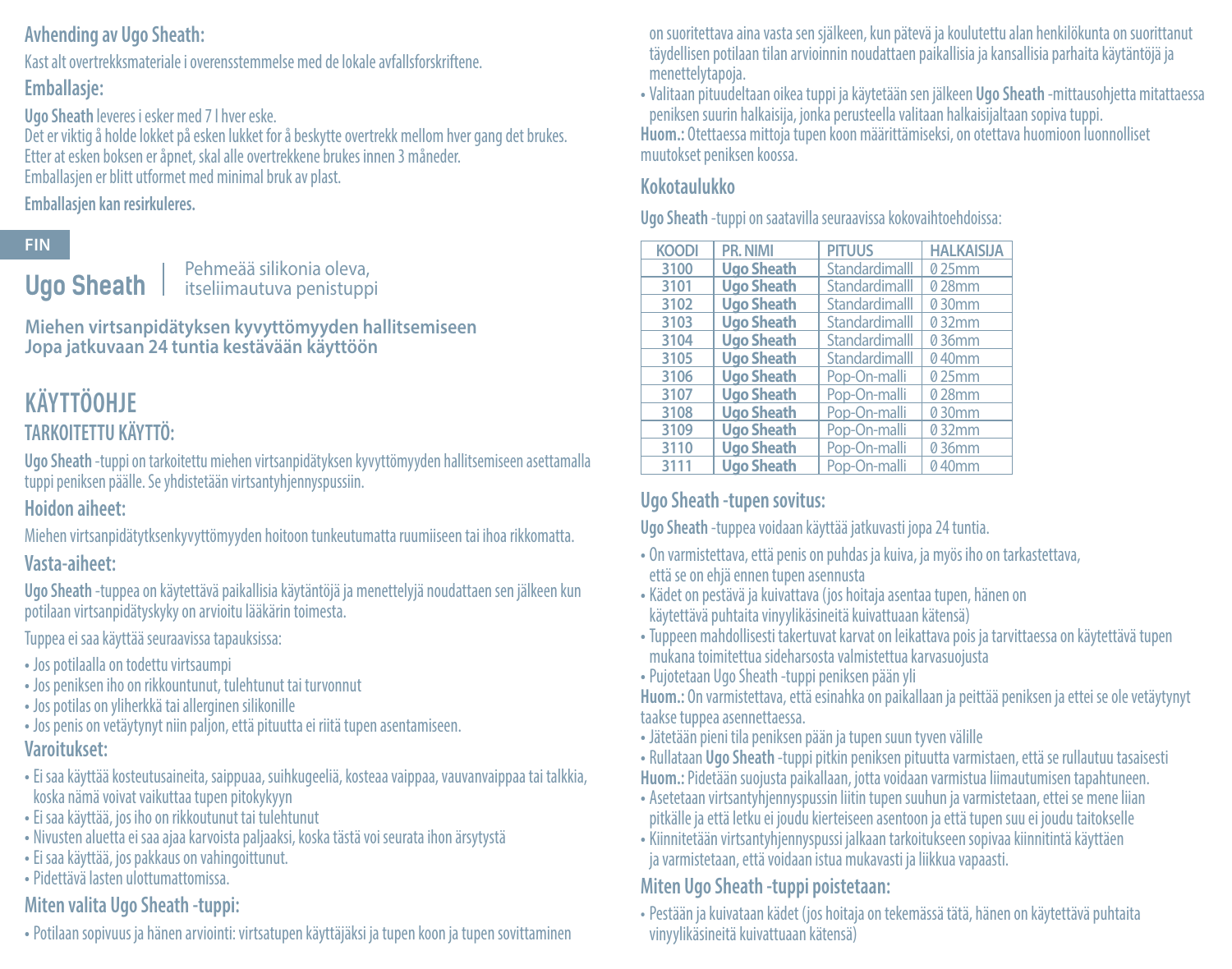- Avataan **Ugo Sheath** -tuppi täydellisesti sen tyvestä
- Käytetään lämmintä saippuavettä tai liimanpoistoainetta apuna tupen poisrullaamisessa ja irrotetaan lopuksi varoen

**Huom.:** Tarkastetaan peniksen ihon kunto tupen poistamisen jälkeen ja ennen uuden **Ugo Sheath** -tupen sovittamista**.**

# **Ugo Sheath -tupesta huolehtiminen:**

- Kun **Ugo Sheath** -tuppi on saatu asennettua paikalleen, on varmistettava, että se yhdistetään asianmukaiseen virtsantyhjennyspussiin
- Turvallinen ja tukeva jalkaan kiinnitettävä virtsantyhjennyspussi estää tuppeen muussa tapauksessa kohdistuvaa vetoa (jos tarvitaan 2 litran virtsantyjennyspussi, se on kiinnitettävä telineeseen tai ripustimeen)
- Säilytetään hyvä päivittäinen hygieniarutiini pesemällä penis saippualla ja vedellä jokaisen tupen käyttökerran välisenä aikana
- Varataan riittävästi aikaa jotta peniksen iho pääsee kuivumaan ja tarkastetaan peniksen ihon kunto tupen käyttökertojen välisinä aikoina

# **Mahdolliset komplikaatiot ja sivuvaikutukset:**

Tupen käyttöön liittyy suurempi komplikaatioriski, jos käyttäjällä on alentunut aistimustaso ja jos **Ugo Sheath** -tuppea ei ole mitoitettu ja asennettu oikein.

Irrotetaan **Ugo Sheath** -tuppi välittömästi, jos käyttäjä'llä ilmenee jokin seuraavista ja hakeudutaan lääkärin hoitoon:

- Peniksen turvotusta, tulehdusta tai epämukavuutta
- Peniksen ihossa haavoja
- Peniksen puristuminen tai värjäytyminen
- Samea tai pahalta haiseva virtsa
- Huono olo, korkea lämpötila, pahoinvointia/oksentelua tai kipua/epämukavuutta
- Virtsa ei valu virtsantyhjennyspussiin
- Virtsaa vuotaa tupesta tai tuppi on pudonnut pois

# **Ugo Sheath -tupen hävittäminen:**

Tuppivälineet on hävitettävä paikallisia jätehuoltokäytäntöjä noudattaen.

# **Pakkaus:**

**Ugo Sheath** -tuppi toimitetaan 7kpl sisältävässä suojalaatikossa.

On tärkeää, että kansi pidetään suljettuna käyttökertojen välisenä aikana. Kun laatikko avataan, sen sisältö on käytettävä 3:n kuukauden kuluessa.

Tämä pakkaus on suunniteltu sisältämään mahdollisimman vähän muovia.

**Jokainen laatikko ja kääre on täysin kierrätettävissä**.

# **GRC**

# **Ugo Sheath**

#### μαλακή σιλικόνη, αυτοκόλλητο περίβλημα πέους

**Για τη συγκράτηση της ακράτειας ούρων σε άνδρες έως 24 ώρες χρήση** 

# **ΟΔΗΓΙΕΣ ΧΡΗΣΗΣ**

# **Προβλεπόμενη χρήση:**

Το **Ugo Sheath** χρησιμοποιείται για τη διαχείριση της ακράτειας σε άνδρες, με την εξωτερική εφαρμογή του περιβλήματος πάνω από το πέος. Είναι συνδεδεμένο με σάκο αποστράγγισης ούρων για την αποστράγγιση των ούρων.

# **Ενδείξεις:**

Για τη μη επεμβατική διαχείριση της ακράτειας ούρων σε άνδρες. **Αντενδείξεις:**

Το **Ugo Sheath** πρέπει να χρησιμοποιείται σύμφωνα με τις κατά τόπους πολιτικές και διαδικασίες, μετά από αξιολόγηση της ακράτειας από ιατρό.

# Το περίβλημα αντενδείκνυται:

- Σε ασθενείς με κατακράτηση ούρων
- Όταν το δέρμα του πέους έχει πληγές, είναι ερεθισμένο ή πρησμένο
- Σε ασθενείς που είναι ευαίσθητοι ή αλλεργικοί στη σιλικόνη
- Σε κρυμμένο πέος όπου δεν υπάρχει προσβάσιμο μήκος σε αυτό για να ταιριάξει το περίβλημα. **Προειδοποιήσεις:**
- Μην χρησιμοποιείτε προϊόντα ενυδάτωσης, ενυδατικό σαπούνι, αφρόλουτρο, υγρά μαντηλάκια, μωρομάντηλα ή ταλκ, καθώς αυτά μπορεί να επηρεάσουν την πρόσφυση του περιβλήματος
- Μην χρησιμοποιείτε σε δέρμα που έχει πληγές ή ερεθισμούς
- Μην ξυρίζετε την ηβική περιοχή καθώς αυτό μπορεί να προκαλέσει ερεθισμό του δέρματος
- Μην χρησιμοποιείτε εάν η συσκευασία είναι κατεστραμμένη ή βρόμικη.
- Κρατήστε το μακριά από παιδιά.

# **Πώς να επιλέξετε Ugo Sheath:**

- Η καταλληλότητα και η αξιολόγηση του ασθενή για περίβλημα του ουροποιητικού συστήματος, καθώς και η επιλογή μεγέθους και η τοποθέτηση πρέπει πάντα να γίνονται μετά την πλήρη αξιολόγηση του ασθενή και σύμφωνα με τις τοπικές και εθνικές πολιτικές και διαδικασίες βέλτιστης πρακτικής από κατάλληλα εκπαιδευμένο και καταρτισμένο προσωπικό.
- Επιλέξτε το σωστό μέγεθος και μήκος του περιβλήματος και στη συνέχεια χρησιμοποιήστε τον οδηγό μέτρησης **Ugo Sheath** για να μετρήσετε το πέος στη μεγαλύτερή του διάμετρο, και επιλέξτε το σωστό μέγεθος.

**Σημείωση:** Όταν υπολογίζετε το μέγεθος του περιβλήματος, να λάβετε υπόψη τις φυσιολογικές αλλαγές στο μέγεθος του πέους.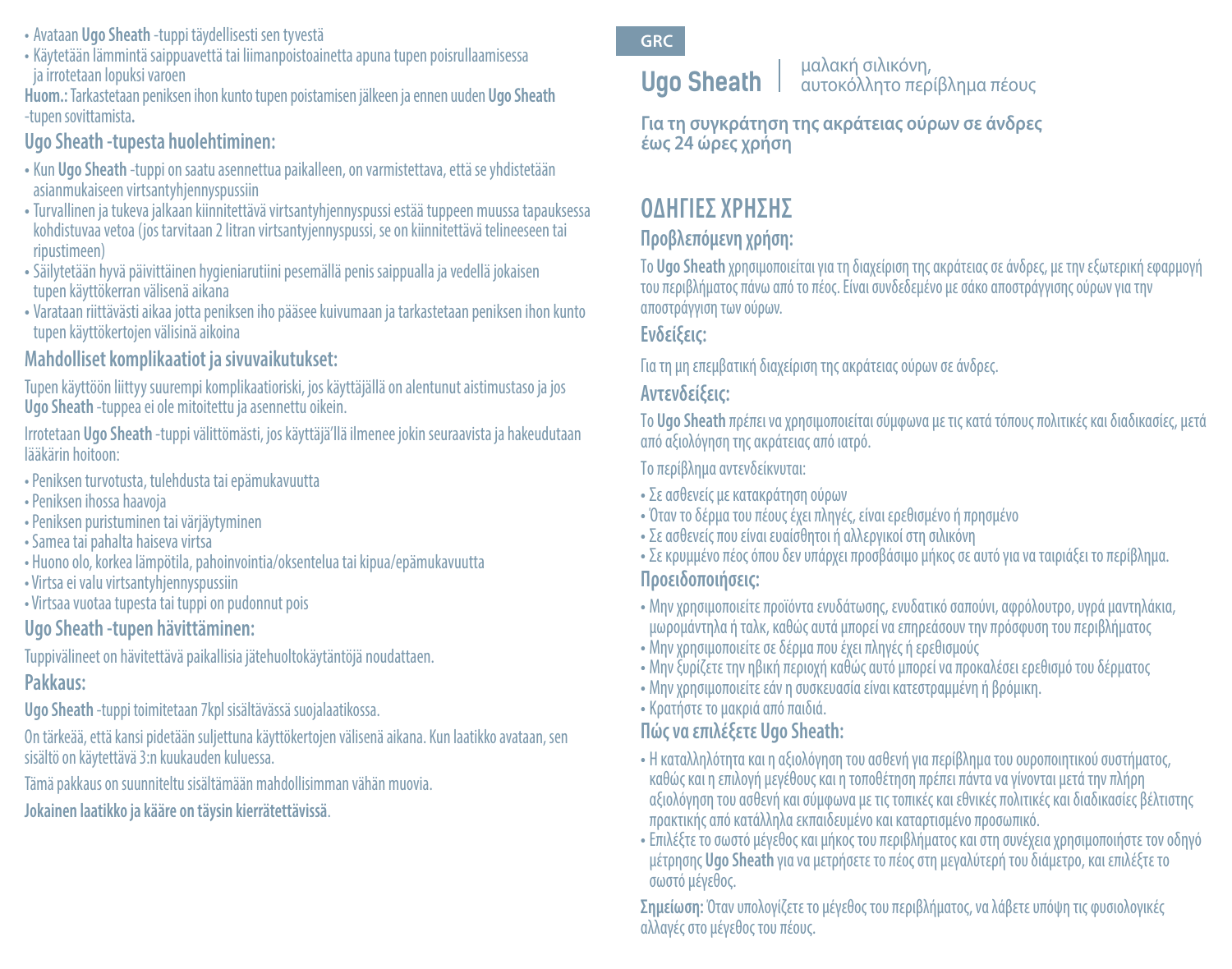# **Διάγραμμα μεγεθών**

Το **Ugo Sheath** διατίθεται στα παρακάτω μεγέθη:

| ΚΟΔΙΚΟΣ | ΟΝΟΜΑΣΙΑ<br>ΠΡΟΙΟΝΤΟΣ | ΜΗΚΟΣ    | ΔΙΑΜΕΤΡΟΣ |
|---------|-----------------------|----------|-----------|
| 3100    | <b>Ugo Sheath</b>     | Standard | 025mm     |
| 3101    | <b>Ugo Sheath</b>     | Standard | 028mm     |
| 3102    | <b>Ugo Sheath</b>     | Standard | 030mm     |
| 3103    | <b>Ugo Sheath</b>     | Standard | 032mm     |
| 3104    | <b>Ugo Sheath</b>     | Standard | 036mm     |
| 3105    | <b>Ugo Sheath</b>     | Standard | 040mm     |
| 3106    | <b>Ugo Sheath</b>     | Pop-On   | 025mm     |
| 3107    | <b>Ugo Sheath</b>     | Pop-On   | 028mm     |
| 3108    | <b>Ugo Sheath</b>     | Pop-On   | 030mm     |
| 3109    | <b>Ugo Sheath</b>     | Pop-On   | 032mm     |
| 3110    | <b>Ugo Sheath</b>     | Pop-On   | 036mm     |
| 3111    | <b>Ugo Sheath</b>     | Pop-On   | 040mm     |

# **Πώς να τοποθετήσετε το Ugo Sheath:**

### Το **Ugo Sheath** μπορεί να φορεθεί για έως 24 ώρες.

- Βεβαιωθείτε ότι το πέος είναι καθαρό και στεγνό και επιθεωρήστε το δέρμα για να ελέγξετε ότι είναι άθικτο πριν την τοποθέτηση του περιβλήματος
- Πλύντε και στεγνώστε τα χέρια σας (εάν η τοποθέτηση γίνει από φροντιστή, τότε θα πρέπει να φορέσουν ένα ζευγάρι καθαρά γάντια αφού στεγνώσουν τα χέρια τους)
- Κόψτε τυχόν τρίχες που μπορεί να πιαστούν στο περίβλημα και, εάν είναι αναγκαίο, χρησιμοποιήστε τα περιλαμβανόμενα προστατευτικά τριχών από γάζα
- Τοποθετήστε το **Ugo Sheath** πάνω από το άκρο του πέους
- **Σημείωση:** Βεβαιωθείτε ότι η ακροποσθία είναι στη θέση της και καλύπτει τη βάλανο, και δεν είναι μαζεμένη κατά την τοποθέτηση του περιβλήματος.
- Αφήστε λίγο κενό μεταξύ του άκρου του πέους και του στομίου του περιβλήματος
- Ξετυλίξτε τελείως το Ugo Sheath κατά μήκος του πέους με προσοχή ώστε να ξετυλίγεται ομοιόμορφα
- **Σημείωση:** Κρατήστε σταθερά το περίβλημα για να βεβαιωθείτε ότι έχει κολλήσει.
- Τοποθετήστε τον σύνδεσμο του σάκου αποστράγγισης στο στόμιο του περιβλήματος, αλλά προσέξτε να μην τον σπρώξετε υπερβολικά, προσέχοντας να μη συστραφεί ο σωλήνας και να μην τσακίσει το στόμιο
- Ασφαλίστε το σάκο αποστράγγισης ούρων στο πόδι χρησιμοποιώντας κατάλληλα μέσα στερέωσης, και φροντίστε να αισθάνεστε άνετα και μπορείτε να μετακινείστε ελεύθερα.

# **Πώς να αφαιρέσετε το Ugo Sheath:**

- Πλύντε και στεγνώστε τα χέρια σας (εάν γίνει από φροντιστή, τότε θα πρέπει να φορέσουν ένα ζευγάρι καθαρά γάντια αφού στεγνώσουν τα χέρια τους)
- Ξεκολλήστε τη βάση του **Ugo Sheath** γύρω-γύρω
- Χρησιμοποιήστε ζεστό νερό και σαπούνι ή αφαιρετικό κόλλας για να διευκολυνθεί το ξετύλιγμα του περιβλήματος και αφαιρέστε προσεκτικά

**Σημείωση:** Ελέγχετε πάντα το δέρμα του πέους μετά την αφαίρεση του περιβλήματος και πριν την τοποθέτηση ενός νέου **Ugo Sheath.**

# **Φροντίδα για το Ugo Sheath:**

- Μετά τον την τοποθέτηση του **Ugo Sheath**, βεβαιωθείτε ότι είναι συνδεδεμένο με κατάλληλο σάκο αποστράγγισης ούρων
- Στερεώστε και υποστηρίξτε τον σάκο αποστράγγισης ποδιού ώστε να μην τραβάει το περίβλημα (εάν χρησιμοποιηθεί σάκος αποστράγγισης ούρων 2L, τότε θα πρέπει να προσαρτηθεί σε βάση ή αναρτήρα)
- Φροντίζετε καθημερινή την υγιεινή της περιοχής πλένοντάς την με σαπούνι και νερό μεταξύ των τοποθετήσεων των περιβλημάτων
- Αφήνετε αρκετή ώρα ώστε να στεγνώσει το δέρμα του πέους και ελέγχετε το δέρμα του πέους μεταξύ των τοποθετήσεων των περιβλημάτων.

# **Πιθανές επιπλοκές και παρενέργειες:**

Υπάρχει αυξημένος κίνδυνος επιπλοκών όταν φοράτε περίβλημα εάν έχετε μειωμένη αισθητικότητα και εάν το **Ugo Sheath** δεν είναι το σωστό μέγεθος ή έχει τοποθετηθεί λάθος.

Αφαιρέστε το **Ugo Sheath** αμέσως εάν παρατηρήσετε οποιοδήποτε από τα παρακάτω και αναζητήστε ιατρική συνδρομή.

- Διόγκωση, φλεγμονή ή ενόχληση στο πέος
- Αλλοιώσεις ή πληγές στο πέος
- Συμπίεση ή αποχρωματισμός του πέους
- Θολά ή δυσώδη ούρα
- Αδιαθεσία, υψηλή θερμοκρασία, ναυτία/εμετό ή οποιονδήποτε πόνο/δυσφορία
- Τα ούρα δεν αποστραγγίζουν στο σάκο αποστράγγισης ούρων
- Τα ούρα διαρρέουν από το περίβλημα ή το περίβλημα φεύγει από τη θέση του

# **Απόρριψη του Ugo Sheath:**

Απορρίψτε όλα τα εξαρτήματα του περιβλήματος σύμφωνα με την τοπική πολιτική διάθεσης αποβλήτων.

# **Συσκευασία:**

Το **Ugo Sheath** διατίθεται σε προστατευτικά κουτιά 7 τεμαχίων.

Είναι σημαντικό να παραμένει κλειστό το κάλυμμα για την προστασία των περιβλημάτων μεταξύ των χρήσεων. Μετά το άνοιγμα του κουτιού, χρησιμοποιήστε το περιεχόμενο εντός 3 μηνών. Αυτή η συσκευασία έχει σχεδιαστεί με ελάχιστη περιεκτικότητα σε πλαστικό. **Το κάθε κουτί και οι συσκευασίες είναι πλήρως ανακυκλώσιμα.**

# **CZE**

#### samodržicí penilní plášť z měkkého silikonu **Ugo Sheath**

**Omezení příznaků inkontinence u mužů | Až 24hodinové použití** 

# **POKYNY K POUŽITÍ**

# **Zamýšlené použití:**

**Ugo Sheath** se používá k řízení inkontinence u mužů umístěním vnějšího pláště na penis. Plášť je připojen ke sběrnému vaku sloužícímu k odvádění moči.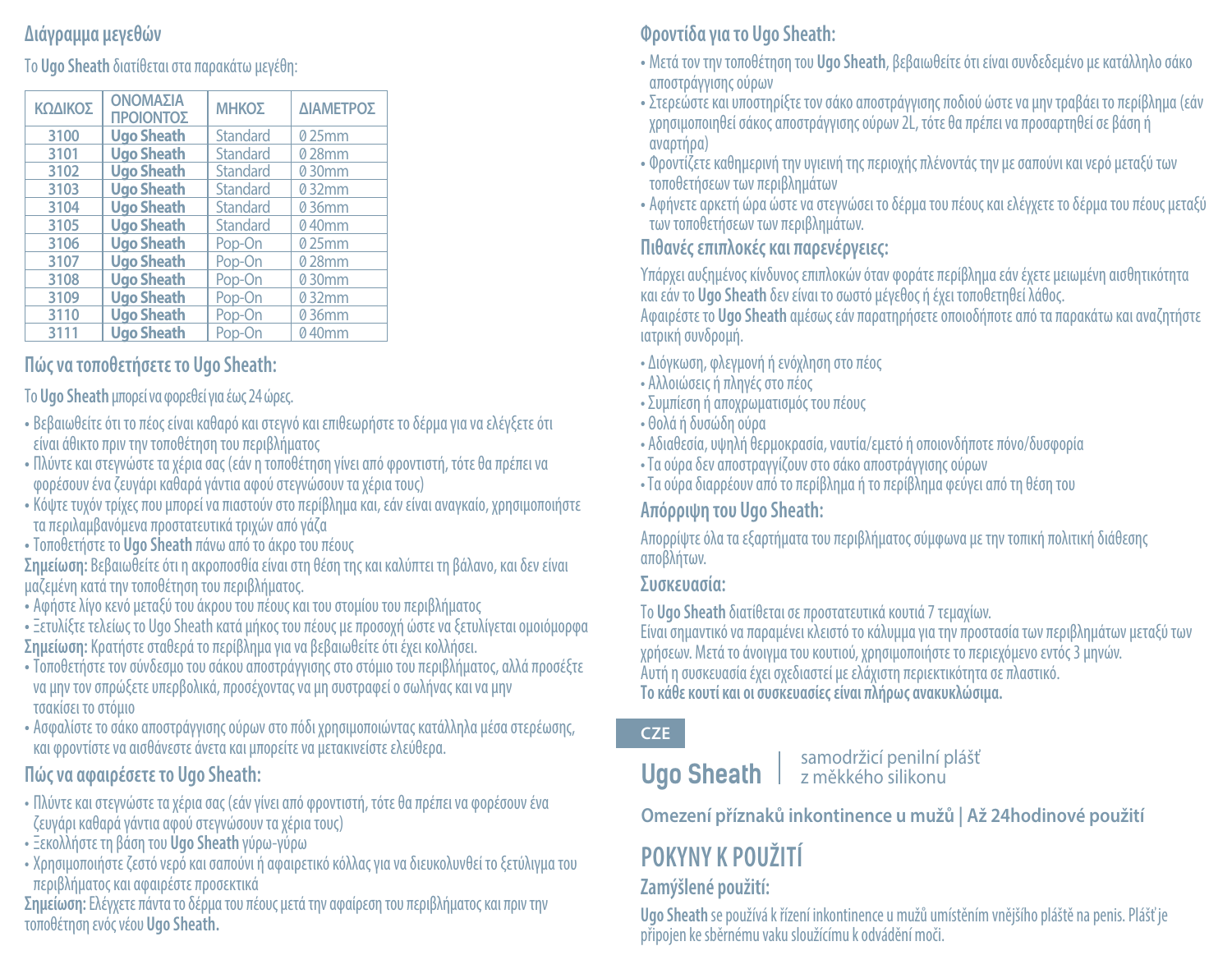### **Indikace:**

Neinvazivní řízení močové inkontinence u mužů.

### **Kontraindikace:**

**Ugo Sheath** musí být používán v souladu s místními zásadami a postupy po posouzení pacientovy kontinence lékařem.

Pouzdro je kontraindikováno:

- U pacientů trpících retencí moči
- V případě narušené, zanícené nebo nateklé kůže na penisu
- U pacientů, kteří jsou citliví nebo alergičtí na silikon
- U zasunutého penisu, kde není dostupná potřebná délka penisu pro umístění pláště **Upozornění:**
- Nepoužívejte zvlhčující prostředky, hydratační mýdlo, sprchový gel, vlhčené ubrousky, dětské toaletní ubrousky nebo zásyp, jejich použití by mohlo ovlivnit přilnavost pláště
- Nepoužívejte na narušenou nebo zanícenou kůži
- Neholte ohanbí, mohlo by dojít k podráždění kůže
- Nepoužívejte, pokud je balení poškozené nebo znečištěné
- Uchovávejte mimo dosah dětí

### **Jak si vybrat vhodný plášť Ugo Sheath:**

- •Posouzení vhodnosti pacienta k použití močového pláště, velikosti a způsobu uchycení by mělo být vždy provedeno až po úplném posouzení stavu pacienta a v souladu s místními a národními osvědčenými postupy příslušně kvalifikovaným a vyškoleným personálem.
- Vyberte si odpovídající délku pláště a poté použijte návod **Ugo Sheath** k měření penisu, přičemž penis změřte v místě, kde je jeho průměr největší, abyste si mohli zvolit správný průměr pláště. **Poznámka:** Při výběru velikosti pláště berte v úvahu přirozené změny velikosti penisu.

### **Tabulka velikostí**

**Ugo Sheath** je k dispozici v následujících velikostech:

| NÁZEV VÝR.        | <b>DÉLKA</b> | <b>PRŮMĚR</b> |
|-------------------|--------------|---------------|
| <b>Ugo Sheath</b> | Standard     | 025mm         |
| <b>Ugo Sheath</b> | Standard     | 028mm         |
| <b>Ugo Sheath</b> | Standard     | 030mm         |
| <b>Ugo Sheath</b> | Standard     | 032mm         |
| <b>Ugo Sheath</b> | Standard     | 036mm         |
| <b>Ugo Sheath</b> | Standard     | 040mm         |
| <b>Ugo Sheath</b> | Pop-On       | 025mm         |
| <b>Ugo Sheath</b> | Pop-On       | 028mm         |
| <b>Ugo Sheath</b> | Pop-On       | 030mm         |
| <b>Ugo Sheath</b> | Pop-On       | 032mm         |
| <b>Ugo Sheath</b> | Pop-On       | 036mm         |
| <b>Ugo Sheath</b> | Pop-On       | 040mm         |
|                   |              |               |

# **Jak umístit Ugo Sheath:**

**Ugo Sheath** je možné nosit až 24 hodin.

- Ujistěte se, že je penis čistý a suchý a zkontrolujte, zda není kůže penisu narušená.
- Umyjte si ruce a osušte je (pokud vám plášť nasazuje pečovatel, musí po usušení rukou použít pár čistých rukavic)
- Utáhněte vlasy, které by se mohly zachytit v plášti, a v případě potřeby použijte přiložené gázové pomůcky na vlasy
- Umístěte **Ugo Sheath** na konec penisu

**Poznámka:** Při umísťování pláště se ujistěte, že je předkožka přetažena přes žalud a nikoli stažena.

- •Ponechte malý prostor mezi koncem penis a hubicí pláště
- •Plně rozviňte **Ugo Sheath** po celé délce penisu a ujistěte se, že je rozvinutí rovnoměrné **Poznámka:** Přidržte plášť na místě, aby byla zaručena jeho adheze.
- Upevněte konektor sběrného vaku na hubici pláště a ujistěte se, že není nasunut příliš daleko a že hadička není zkroucená a hubice pláště není ohnutá
- Sběrný vak upevněte k noze pomocí vhodných fixačních prostředků tak, abyste se cítili pohodlně a mohli se volně pohybovat.

### **Jak sejmout Ugo Sheath:**

- Umyjte si ruce a osušte je (pokud vám plášť nasazuje pečovatel, musí po usušení rukou použít pár čistých rukavic)
- Povolte základní část **Ugo Sheath** po celém obvodu
- Použijte teplou vodu a mýdlo, nebo odstraňovač lepidla, který vám pomůže plášť shrnout a jemně odstranit

**Poznámka:** Po odstranění **Ugo Sheath** a před použitím nového zkontrolujte, zda není kůže penisu poškozena.

### **Péče o Ugo Sheath:**

- •Po upevnění **Ugo Sheath** se ujistěte, že je plášť připojen k vhodnému sběrnému vaku
- Sběrný vak umístěný na noze řádně upevněte a zajistěte, aby drenážní vak netahal za plášť (v případě 2litrového sběrného vaku musí být vak upevněn ke stojanu)
- Udržujte každodenní hygienu a před každou výměnou pláště použijte mýdlem s vodou
- Nechte kůži penisu dostatečně uschnout a před umístěním nového pláště zkontrolujte její stav.

### **Potenciální komplikace a vedlejší účinky:**

Existuje zvýšené riziko komplikací spojených s nošením **Ugo Sheath**, pokud není plášť správně nasazen.

Pokud zaznamenáte některý z níže uvedených příznaků, okamžitě **Ugo Sheath** sundejte a vyhledejte lékařskou pomoc;

- Otok, zánět či nepříjemný pocit v penisu
- Léze nebo narušená kůži penisu
- Komprese nebo změna barvy penisu
- Kalná nebo páchnoucí moč
- Nepříjemný pocit, zvýšená teplota, nevolnost či zvracení, nebo jakákoli bolest či nepohodlí
- Moč neodchází do sběrného vaku
- Moč uniká z pláště nebo plášť spadává

# **Likvidace Ugo Sheath:**

Plášť a příslušné doplňky likvidujte v souladu s místními zásadami pro likvidace odpadu.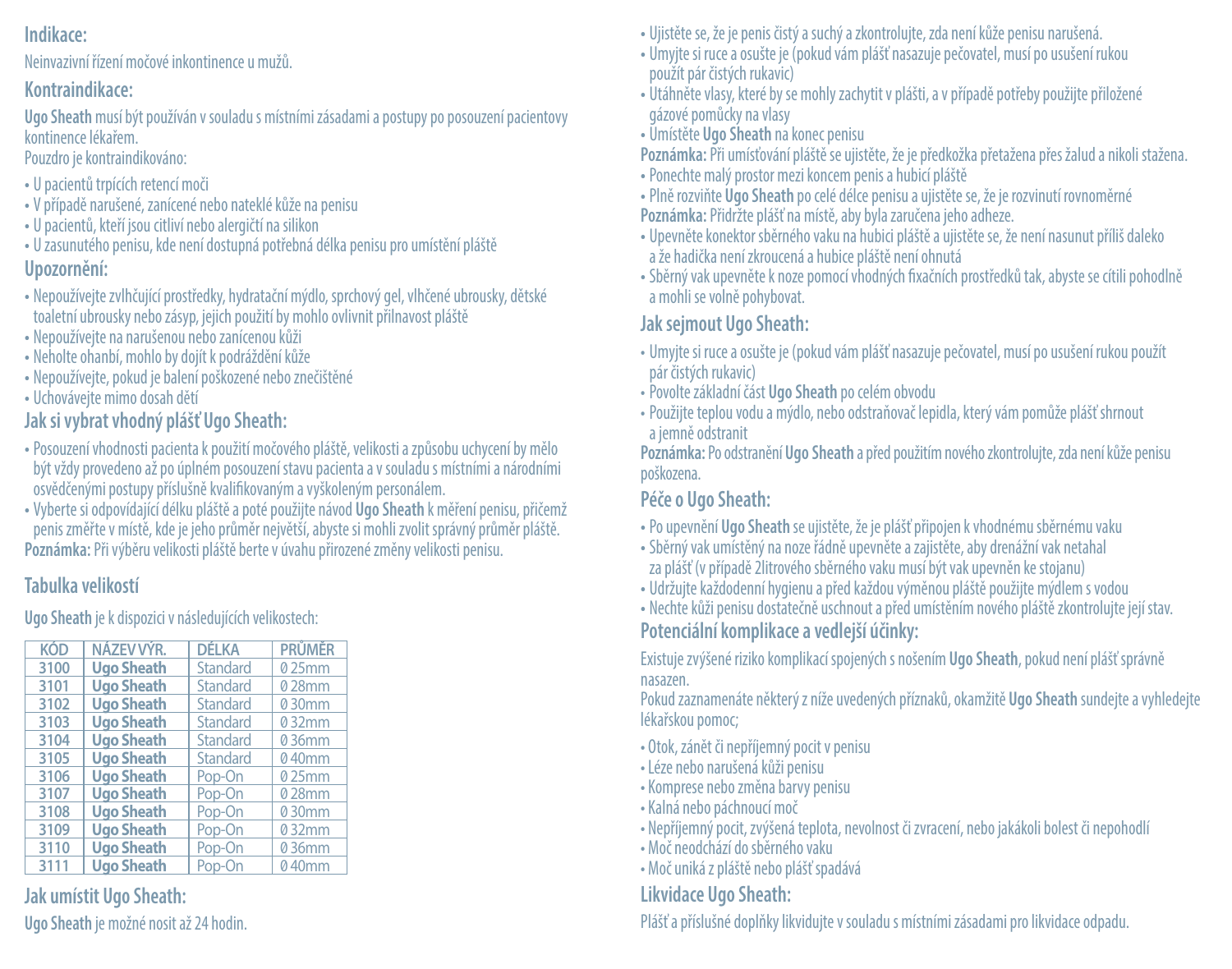### **Obal:**

**Ugo Sheath** je dodáván po 7 v ochranné krabici. Víko musí být zavřené, aby byly pláště chráněny mezi jednotlivými použitími. Po otevření krabice použijte pláště do 3 měsíců. Tento obal byl navržen s minimálním obsahem plastu. **Každá krabice a balení jsou plně recyklovatelné.** 

### **POL**

**Ugo Sheath**

miękki silikonowy, samoprzylepny cewnik zewnętrzny stosowany na prącie

**Do kontrolowania nietrzymania moczu u mężczyzn Do 24-godzinnego zastosowania** 

# **SPOSÓB UŻYCIA**

#### **Przeznaczenie:**

**Ugo Sheath** służy do kontrolowania nietrzymania moczu u mężczyzn przez zastosowanie cewnika na prącie. Jest on połączony z workiem do zbiórki moczu

#### **Wskazania:**

Do nieinwazyjnego kontrolowania nietrzymania moczu u mężczyzn.

#### **Przeciwwskazania:**

**Ugo Sheath** musi być używany zgodnie z lokalnymi zasadami i procedurami po ocenie stanu trzymania moczu pacjenta przez lekarza. Cewnik jest przeciwwskazany w przypadkach:

- •pacjentów z zatrzymaniem moczu
- •uszkodzenia, stanu zapalnego lub opuchnięcia skóry prącia
- •pacjentów z wrażliwością lub uczuleniem na silikon
- cofniętego penisa, gdzie długość prącia konieczna do założenia cewnika jest niedostępna.

### **Ostrzeżenia:**

- Nie stosować środków nawilżających, nawilżającego mydła, żelu pod prysznic, chusteczek nawilżanych, chusteczek dla niemowląt ani talku, ponieważ mogą one wpływać na przylepność cewnika
- Nie stosować na skórę uszkodzoną lub ze stanem zapalnym
- Nie golić owłosienia łonowego, gdyż może to spowodować podrażnienie skóry
- Nie używać cewnika, jeśli jest uszkodzony lub zabrudzony
- •Przechowywać poza zasięgiem dzieci.

## **Jak dobrać Ugo Sheath:**

• Ocenę i kwalifikację pacjenta do stosowania cewnika oraz dobór rozmiaru i kształtu powinien zawsze przeprowadzać odpowiednio wykwalifikowany i przeszkolony personel medyczny po pełnej ocenie stanu pacjenta i zgodnie z lokalnymi i krajowymi najlepszymi praktykami i procedurami medycznymi.

• Wybierz właściwy rozmiar długości cewnika, a następnie skorzystaj z poradnika mierzenia **Ugo Sheath** do zmierzenia penisa w miejscu, w którym jego średnica jest największa i wybierz średnicę o odpowiednim rozmiarze.

**Uwaga:** Podczas dokonywania pomiaru w celu doboru cewnika należy uwzględnić naturalne zmiany rozmiaru penisa.

#### **Tabela rozmiarów**

**Ugo Sheath** dostępny jest w następujących rozmiarach:

| <b>NAZWA PROD.</b> | <b>DŁUGOŚĆ</b> | <b><i>ŚREDNICA</i></b> |
|--------------------|----------------|------------------------|
| <b>Ugo Sheath</b>  | Standard       | 025mm                  |
| <b>Ugo Sheath</b>  | Standard       | 028mm                  |
| <b>Ugo Sheath</b>  | Standard       | 030mm                  |
| <b>Ugo Sheath</b>  | Standard       | 032mm                  |
| <b>Ugo Sheath</b>  | Standard       | 036mm                  |
| <b>Ugo Sheath</b>  | Standard       | 040mm                  |
| <b>Ugo Sheath</b>  | Pop-On         | 025mm                  |
| <b>Ugo Sheath</b>  | Pop-On         | 028mm                  |
| <b>Ugo Sheath</b>  | Pop-On         | 030mm                  |
| <b>Ugo Sheath</b>  | Pop-On         | 032mm                  |
| <b>Ugo Sheath</b>  | Pop-On         | 036mm                  |
| <b>Ugo Sheath</b>  | Pop-On         | 040mm                  |
|                    |                |                        |

# **Jak zakładać Ugo Sheath:**

**Ugo Sheath** można nosić do 24 godzin.

- •Przed założeniem cewnika upewnij się, że penis jest czysty i suchy i sprawdź, czy skóra jest nienaruszona.
- Umyj i wysusz ręce (jeżeli cewnik zakłada opiekun, po wysuszeniu rąk musi założyć parę czystych rękawiczek)
- Obetnij wszystkie włosy, które mogą zaplątać się w cewnik oraz w razie potrzeby użyj załączoną kwadratową osłonę na włosy z gazy
- Umieść **Ugo Sheath** nad końcówką penisa

**Uwaga:** Podczas zakładania cewnika upewnij się, że napletek pokrywa żołądź penisa i nie jest cofnięty.

- Między końcem penisa i dolną częścią wylotu cewnika pozostaw niewielką przestrzeń
- Całkowicie rozwiń **Ugo Sheath** na całej długości penisa, upewniając się, że rozwija się równomiernie

**Uwaga:** Przytrzymaj cewnik w miejscu, aby zapewnić przylepienie się przylepca.

- •Przymocuj łącznik worka do zbiórki moczu do wylotu cewnika sprawdzając, czy nie jest wciśnięty zbyt daleko oraz czy rurka lub wylot cewnika nie są skręcone
- Zamocuj worek do zbiórki moczu do nogi za pomocą odpowiednich przyrządów mocujących oraz sprawdź, czy jest ci wygodnie i czy możesz się swobodnie poruszać.

### **Jak zdejmować Ugo Sheath:**

• Umyj i wysusz ręce (jeżeli cewnik zakłada opiekun, po wysuszeniu rąk musi założyć parę czystych rękawiczek)